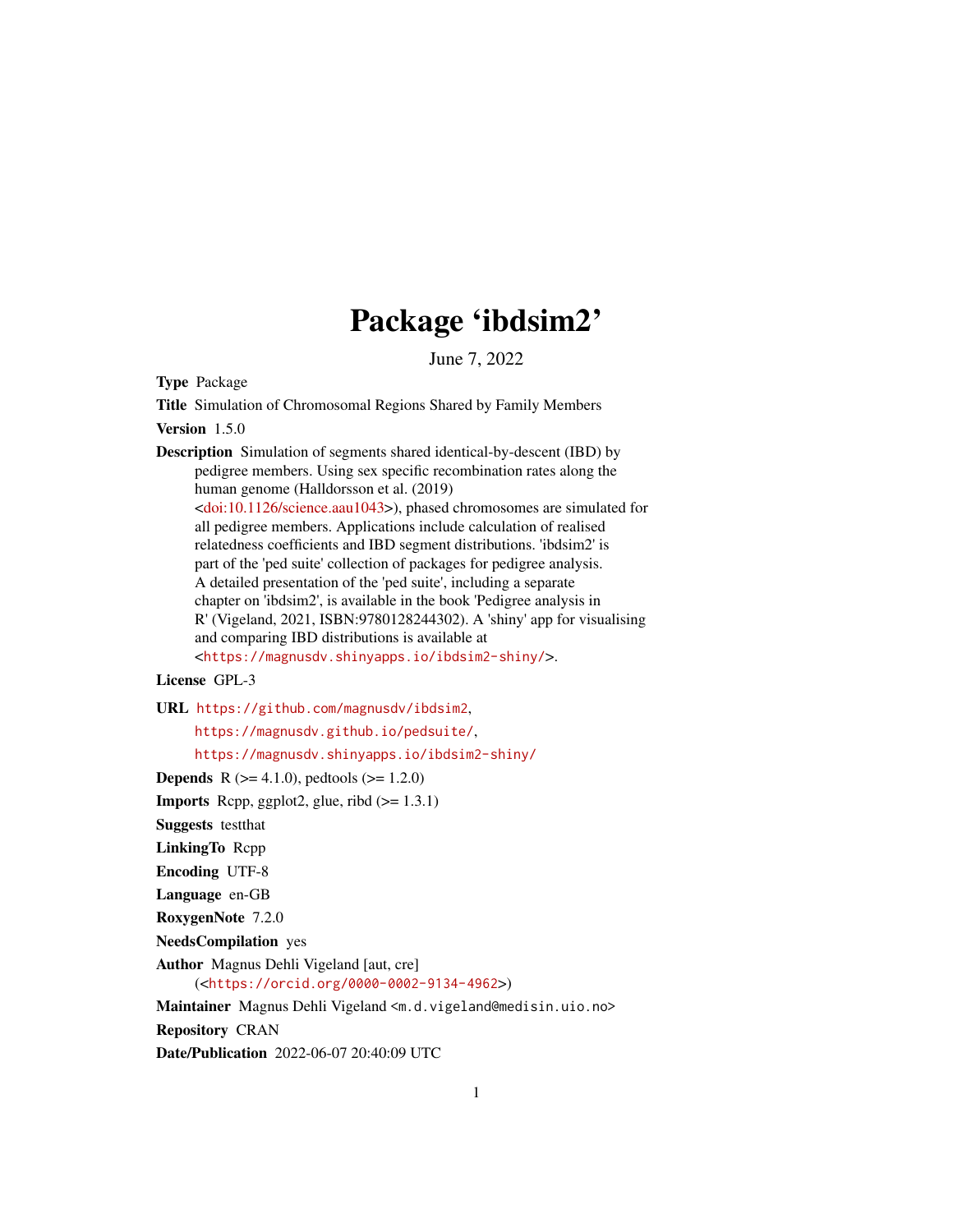## <span id="page-1-0"></span>R topics documented:

| 3              |
|----------------|
| $\overline{4}$ |
| $\tau$         |
| - 8            |
| $\overline{9}$ |
|                |
|                |
|                |
|                |
|                |
|                |
|                |
|                |
|                |
|                |
|                |

#### **Index** [25](#page-24-0)

convertPos *Conversion of genetic map positions*

### Description

Convert between physical position (in megabases) and genetic position (centiMorgan) given a chromosome map. Linear extrapolation is used to convert positions between map points.

#### Usage

convertPos(Mb = NULL, cM = NULL, map)

### Arguments

| Mb  | A vector of physical positions (in Mb), or NULL. |
|-----|--------------------------------------------------|
| CM. | A vector of genetic positions (in cM), or NULL.  |
| map | A data frame with columns Mb and cM.             |

#### Value

A vector of the same length as the input.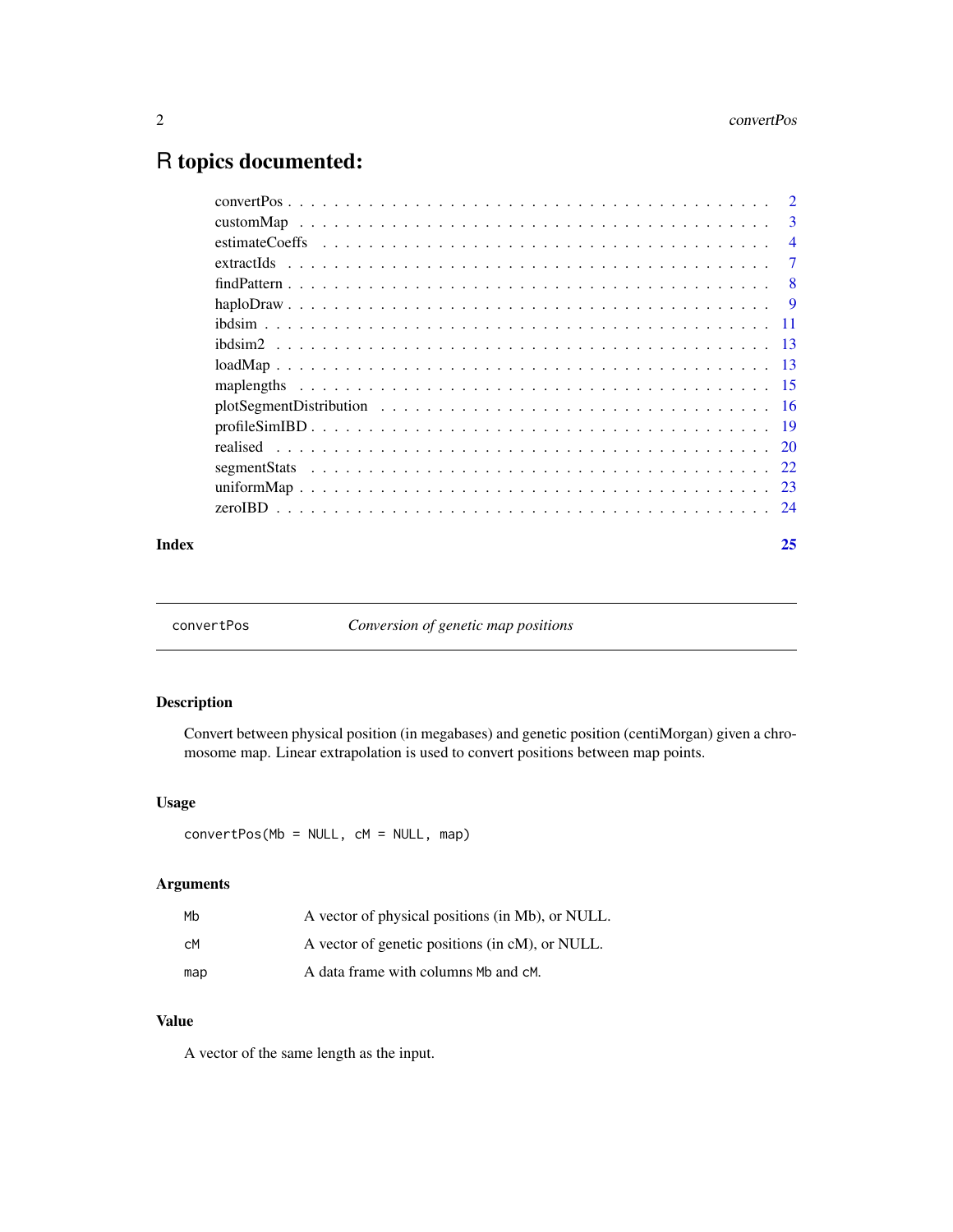#### <span id="page-2-0"></span>customMap 3

#### Examples

```
# Chromosome 1 of the built-in recombination map
map = loadMap(chrom = 1)[[1]]
head(map$male)
# Conversion Mb -> cM
phys = 1:5gen = convertPos(Mb = phys, map = map$male)
gen
# Convert back (note the first position, which was outside of map)
convertPos(cM = gen, map = map$male)
```
<span id="page-2-1"></span>

#### customMap *Custom recombination map*

#### Description

Create custom recombination maps for use in [ibdsim\(\)](#page-10-1).

#### Usage

customMap(x)

#### Arguments

x A data frame or matrix. See details for format specifications.

#### Details

The column names of x must include either

• chrom, mb and cm (sex-averaged map)

#### or

• chrom, mb, male and female (sex-specific map)

Upper-case letters are allowed in these names. The mb column should contain physical positions in megabases, while cm, male, female give the corresponding genetic position in centiMorgans.

#### Value

An object of class genomeMap.

#### See Also

[uniformMap\(\)](#page-22-1), [loadMap\(\)](#page-12-1)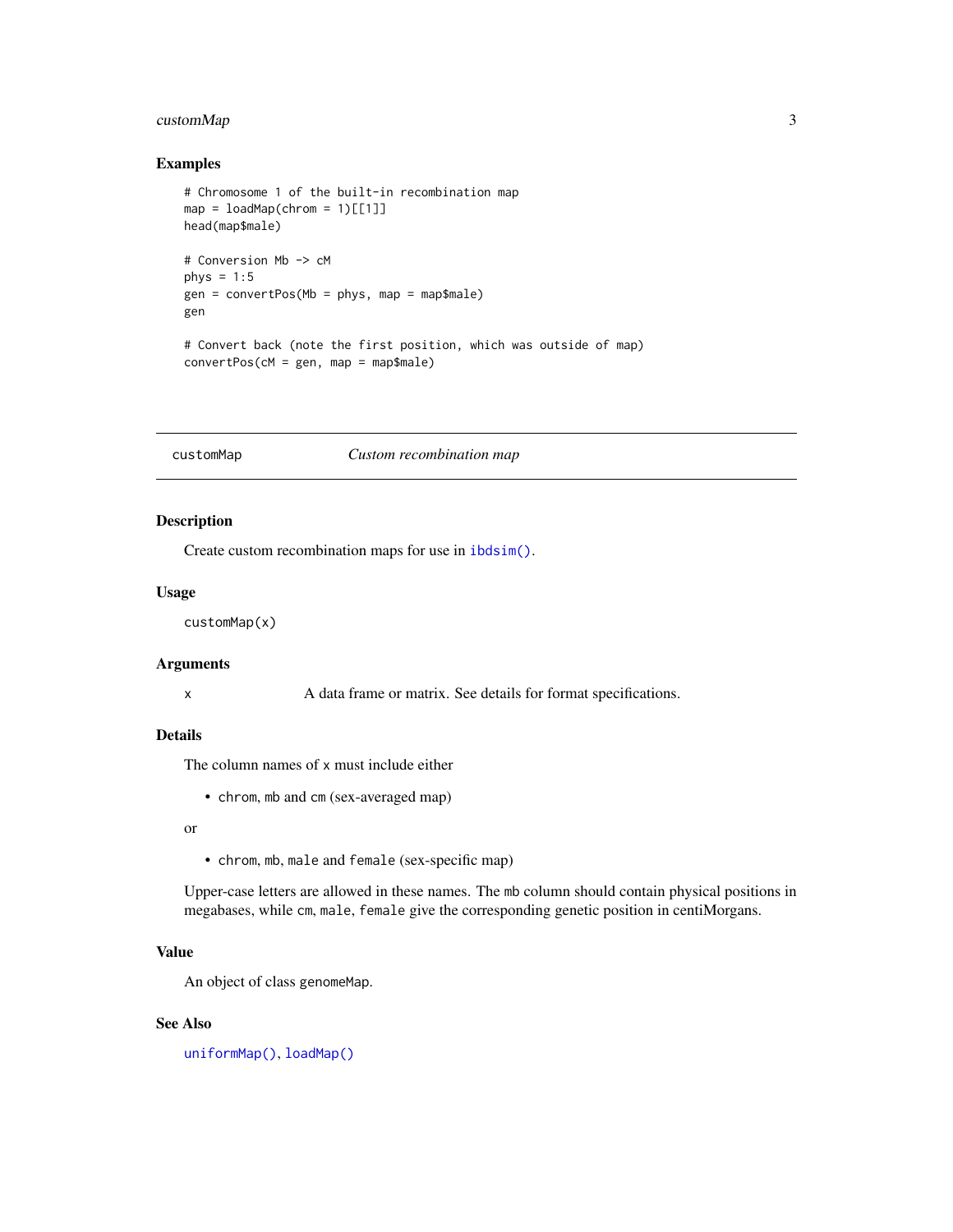#### Examples

```
# A map including two chromosomes.
df1 = data.frame(chrom = c(1, 1, 2, 2),
                 mb = c(0, 2, 0, 5),
                 cm = c(0, 3, 0, 6)map1 = customMap(df1)map1
# Use columns "male" and "female" to make sex specific maps
df2 = data. frame(chrom = c(1, 1, 2, 2),
                 mb = c(0, 2, 0, 5),
                 male = c(0, 3, 0, 6),female = c(0, 4, 0, 7))map2 = customMap(df2)
map2
```
estimateCoeffs *Estimation of one- and two-locus relatedness coefficients*

#### Description

Estimate by simulation various relatedness coefficients, and two-locus versions of the same coefficients, for a given recombination rate. The current implementation covers inbreeding coefficients, kinship coefficients, IBD (kappa) coefficients between noninbred individuals, and condensed identity coefficients. These functions are primarily meant as tools for validating exact algorithms, e.g., as implemented in the ribd package.

#### Usage

```
estimateInbreeding(x, id, Nsim, Xchrom = FALSE, verbose = FALSE, ...)
estimateTwoLocusInbreeding(
 x,
  id,
  rho = NULL,cM = NULL,Nsim,
 Xchrom = FALSE,
  verbose = FALSE,
  ...
\mathcal{L}estimateKinship(x, ids, Nsim, Xchrom = FALSE, verbose = FALSE, ...)
estimateTwoLocusKinship(
  x,
  ids,
```
<span id="page-3-0"></span>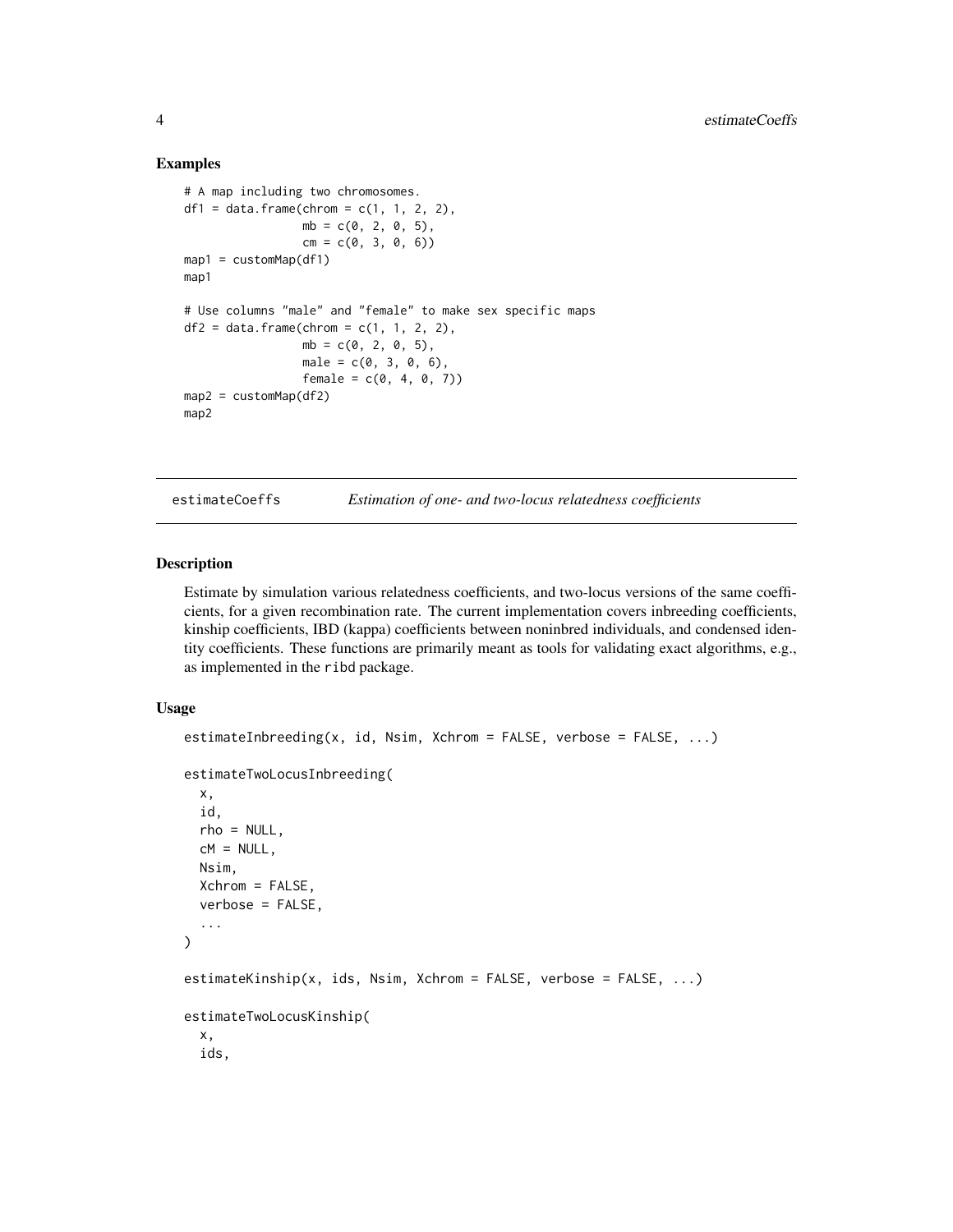```
rho = NULL,
 cM = NULL,Nsim,
 Xchrom = FALSE,
 verbose = FALSE,
  ...
\mathcal{L}estimateKappa(x, ids, Nsim, Xchrom = FALSE, verbose = FALSE, ...)
estimateTwoLocusKappa(
  x,
 ids,
 rho = NULL,cM = NULL,Nsim,
 Xchrom = FALSE,
 verbose = FALSE,
  ...
\mathcal{L}estimateIdentity(x, ids, Nsim, Xchrom = FALSE, verbose = FALSE, ...)
estimateTwoLocusIdentity(
 x,
 ids,
 rho = NULL,
 cM = NULL,Nsim,
 Xchrom = FALSE,
 verbose = FALSE,
  ...
```
#### Arguments

)

| $\mathsf{x}$ | A pedigree in the form of a $pedtools$ : : $ped()$ object.                                                                                                                                                                             |
|--------------|----------------------------------------------------------------------------------------------------------------------------------------------------------------------------------------------------------------------------------------|
| id, ids      | A vector of one or two ID labels.                                                                                                                                                                                                      |
| Nsim         | The number of simulations.                                                                                                                                                                                                             |
| Xchrom       | A logical indicating if the loci are X-linked or autosomal.                                                                                                                                                                            |
| verbose      | A logical.                                                                                                                                                                                                                             |
| $\cdots$     | Further arguments passed on to ibdsim(), e.g. seed.                                                                                                                                                                                    |
| rho          | A scalar in the interval $[0, 0.5]$ : the recombination fraction between the two<br>loci, converted to centiMorgans using Haldane's map function: $cM = -50 * log(1$<br>$-2$ * rho). Either rho or cM (but not both) must be non-NULL. |
| сM           | A non-negative number: the genetic distance between the two loci, given in<br>centi Morgans. Either rho or cM (but not both) must be non-NULL.                                                                                         |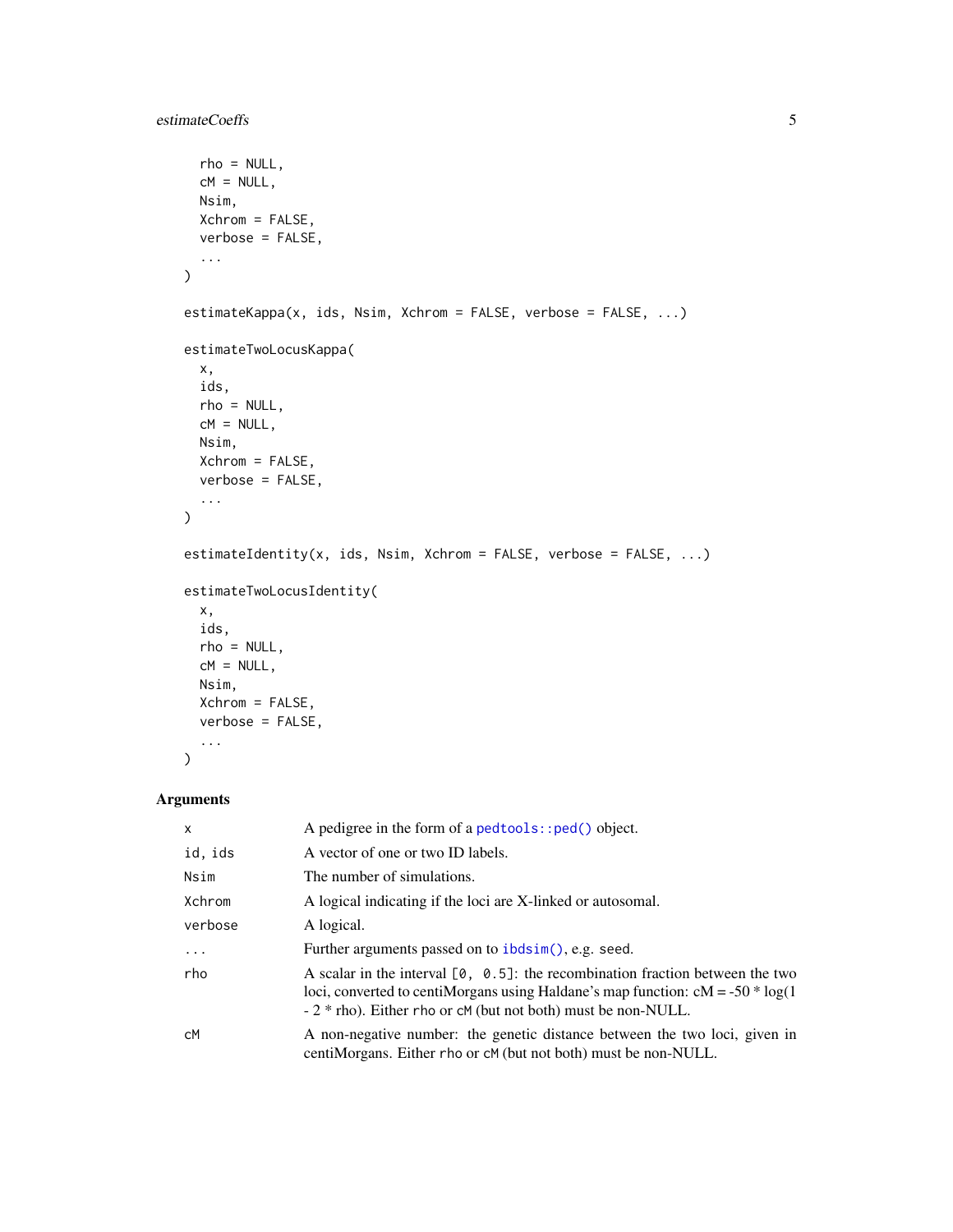#### Details

In the following, let L1 and L2 denote two arbitrary autosomal loci with recombination rate  $\rho$ , and let A and B be members of the pedigree x.

The *two-locus inbreeding coefficient*  $f_2(\rho)$  of A is defined as the probability that A is autozygous at both L1 and L2 simultaneously.

The *two-locus kinship coefficient*  $\phi_2(\rho)$  of A and B is defined as the probability that a random gamete emitted from A, and a random gamete emitted from B, contain IBD alleles at both L1 and L2.

The *two-locus kappa coefficient*  $\kappa_{ij}(\rho)$ , for  $i, j = 0, 1, 2$ , of noninbred A and B, is the probability that A and B share exactly i alleles IBD at L1, and exactly j alleles IBD at L2.

The *two-locus identity coefficient*  $\Delta_{ij}$ ,  $i, j = 1, ..., 9$  is defined for any (possibly inbred) A and B, as the probability that A and B are in identity state i at L1, and state j at L2. This uses the conventional ordering of the nine condensed identity states. For details, see for instance the [GitHub](https://github.com/magnusdv/ribd) [page of the](https://github.com/magnusdv/ribd) ribd package.

#### Value

estimateInbreeding(): a single probability.

estimateTwoLocusInbreeding(): a single probability.

estimateKappa(): a numeric vector of length 3, with the estimated  $\kappa$  coefficients.

estimateTwoLocusKappa(): a symmetric, numerical 3\*3 matrix, with the estimated values of  $\kappa_{ij}$ , for  $i, j = 0, 1, 2$ .

estimateIdentity(): a numeric vector of length 9, with the estimated identity coefficients.

estimateTwoLocusIdentity(): a symmetric, numerical 9\*9 matrix, with the estimated values of  $\Delta_{ij}$ , for  $i, j = 1, ..., 9$ .

```
############################
### Two-locus inbreeding ###
############################
x = \text{cousinPed}(0, \text{ child} = \text{TRUE})rho = 0.25Nsim = 10 # Increase!
estimateTwoLocusInbreeding(x, id = 5, rho = rho, Nsim = Nsim, seed = 123)
########################################
### Two-locus kappa: ###
### Grandparent vs half sib vs uncle ###
########################################
# These are indistinguishable with unlinked loci, see e.g.
# pages 182-183 in Egeland, Kling and Mostad (2016).
```

```
# by its exact counterpart.
```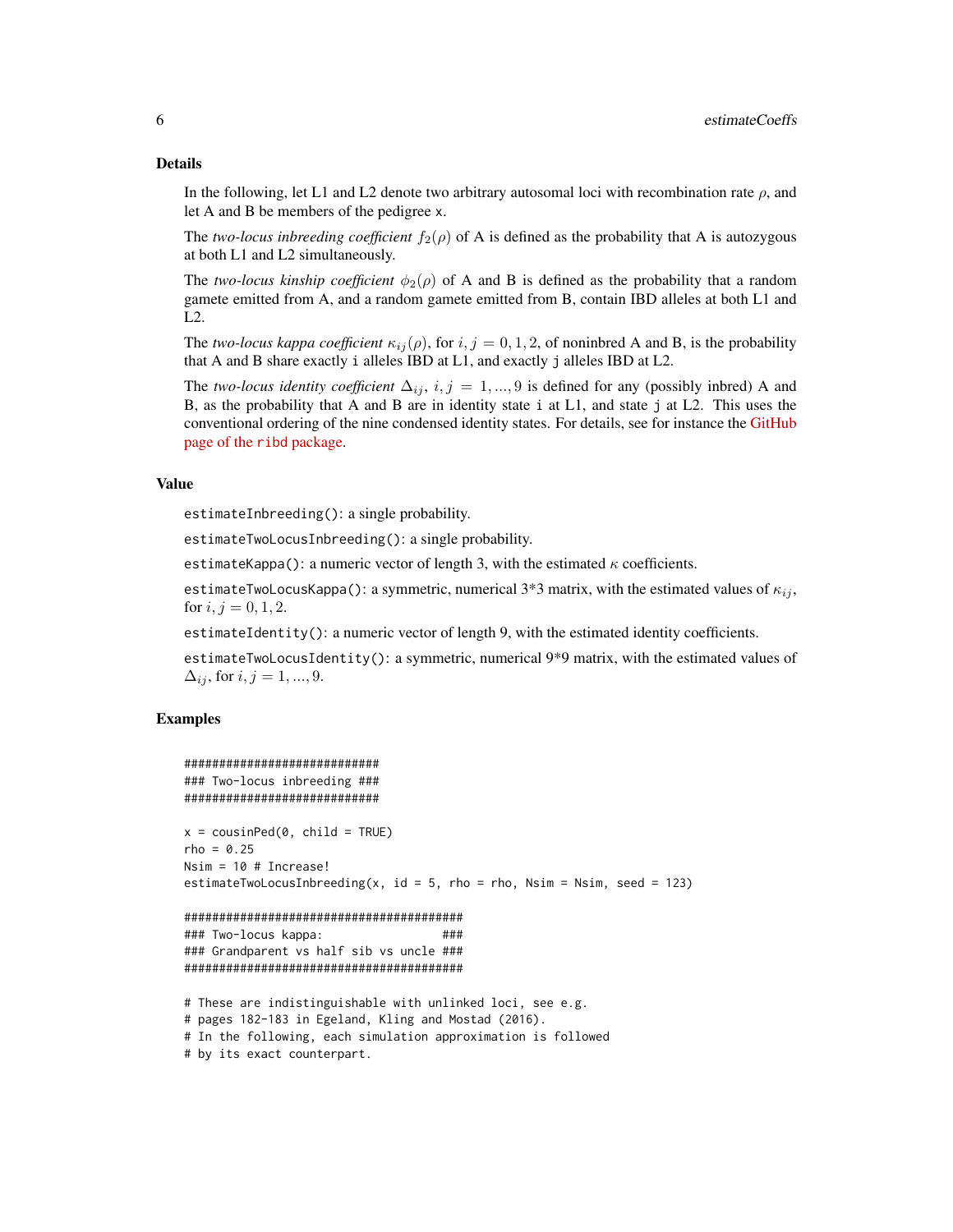```
rho = 0.25; R = .5 * (rho^2 + (1-rho)^2)
Nsim = 10 # Should be increased to at least 10000
# Grandparent/grandchild
G = linearPed(2); G.ids = c(1,5); # plot(G, hatched = G.ids)estimateTwoLocusKappa(G, G.ids, rho = rho, Nsim = Nsim, seed = 123)[2,2]
.5*(1-rho) # exact
# Half sibs
H = halfSibPed(); H.ids = c(4,5); # plot(H, hatched = H.ids)estimateTwoLocusKappa(H, H.ids, rho = rho, Nsim = Nsim, seed = 123)[2,2]
R # exact
# Uncle
U = \text{cousinPed}(\emptyset, \text{removal} = 1); U.ids = c(3,6); # plot(U, \text{hatched} = U.ids)estimateTwoLocusKappa(U, U.ids, rho = rho, Nsim = Nsim, seed = 123)[2,2]
(1-rho) * R + rho/4 # exact# Exact calculations by ribd:
# ribd::twoLocusIBD(G, G.ids, rho = rho, coefs = "k11")
# ribd::twoLocusIBD(H, H.ids, rho = rho, coefs = "k11")
# ribd::twoLocusIBD(U, U.ids, rho = rho, coefs = "k11")
##########################
### Two-locus Jacquard ###
##########################
x = fullSibMating(1)
rho = 0.25Nsim = 10 # (increase to at least 10000)
estimateTwoLocusIdentity(x, ids = 5:6, rho = rho, Nsim = Nsim, seed = 123)
# Exact by ribd:
# ribd::twoLocusIdentity(x, ids = 5:6, rho = rho)
```
extractIds *Extract ID labels from simulation output*

#### **Description**

Extract ID labels from simulation output

#### Usage

extractIds(sim)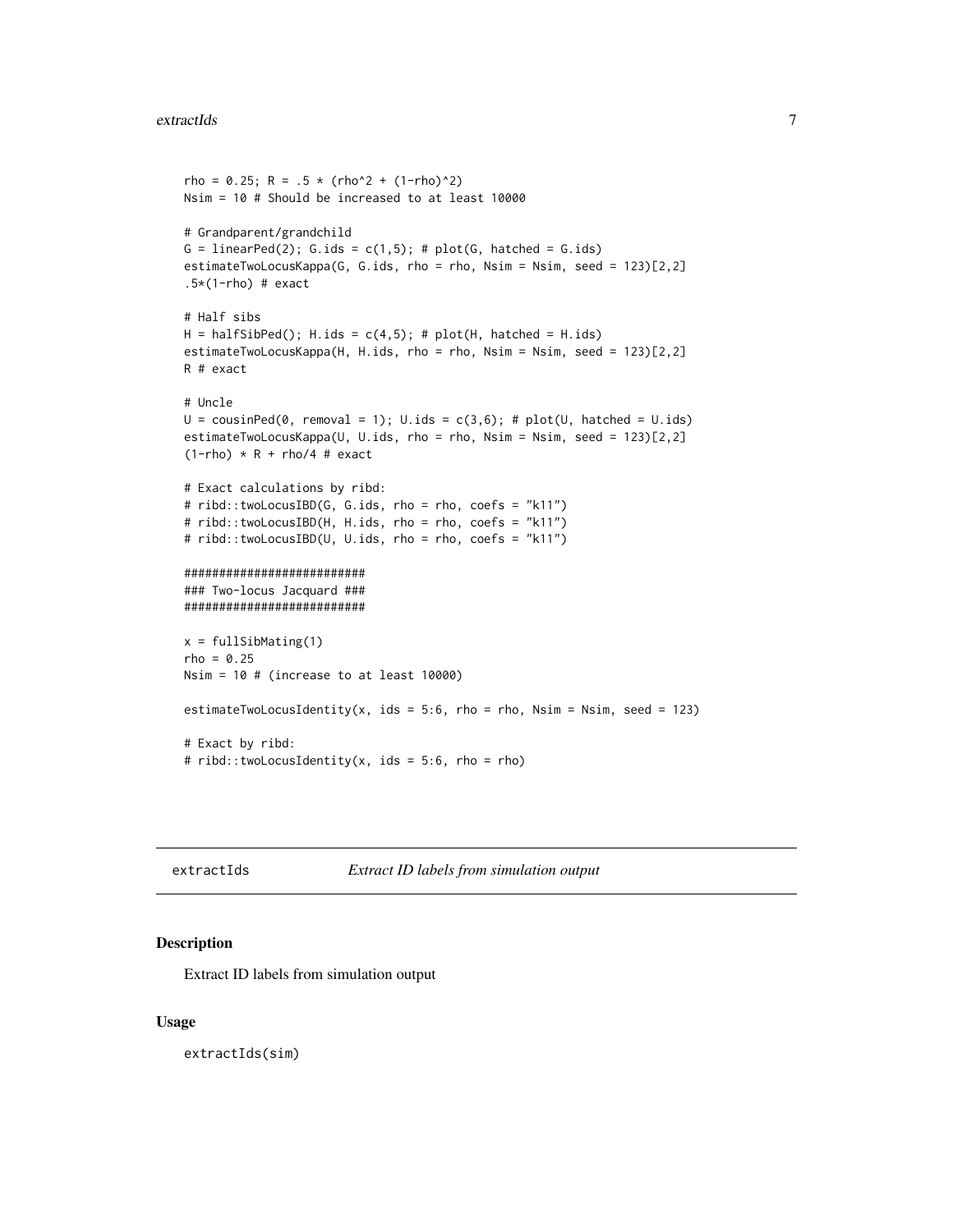#### <span id="page-7-0"></span>Arguments

sim Output from [ibdsim\(\)](#page-10-1)

#### Value

A character vector

#### Examples

```
s = ibdsim(nuclearPed(2), N=1, ids = 3:4)stopifnot(all(extractIds(s) == c("3", "4")))
```
<span id="page-7-1"></span>findPattern *Find specific IBD patterns*

#### Description

Find segments satisfying a particular pattern of IBD sharing, in a list of IBD simulations.

#### Usage

```
findPattern(sims, pattern, merge = TRUE, cutoff = 0)
```
#### Arguments

| sims    | A genomeSim object, or a list of such. Typically made by ibdsim().                                                  |
|---------|---------------------------------------------------------------------------------------------------------------------|
| pattern | A named list of vectors containing ID labels. Allowed names are autozygous,<br>heterozygous, carriers, noncarriers. |
| merge   | A logical, indicating if adjacent segments should be merged. Default: TRUE.                                         |
| cutoff  | A non-negative number. Segments shorter than this are excluded from the out-<br>put. Default: 0.                    |

#### Details

For each simulation, this function extracts the subset of rows satisfying the allele sharing specified by pattern. That is, segments where, for some allele,

- all of pattern\$autozygous are autozygous
- all of pattern\$heterozygous have exactly one copy
- all of pattern\$carriers have at least one copy
- none of pattern\$noncarriers carry the allele.

#### Value

A matrix (if sims is a single genomeSim object), or a list of matrices.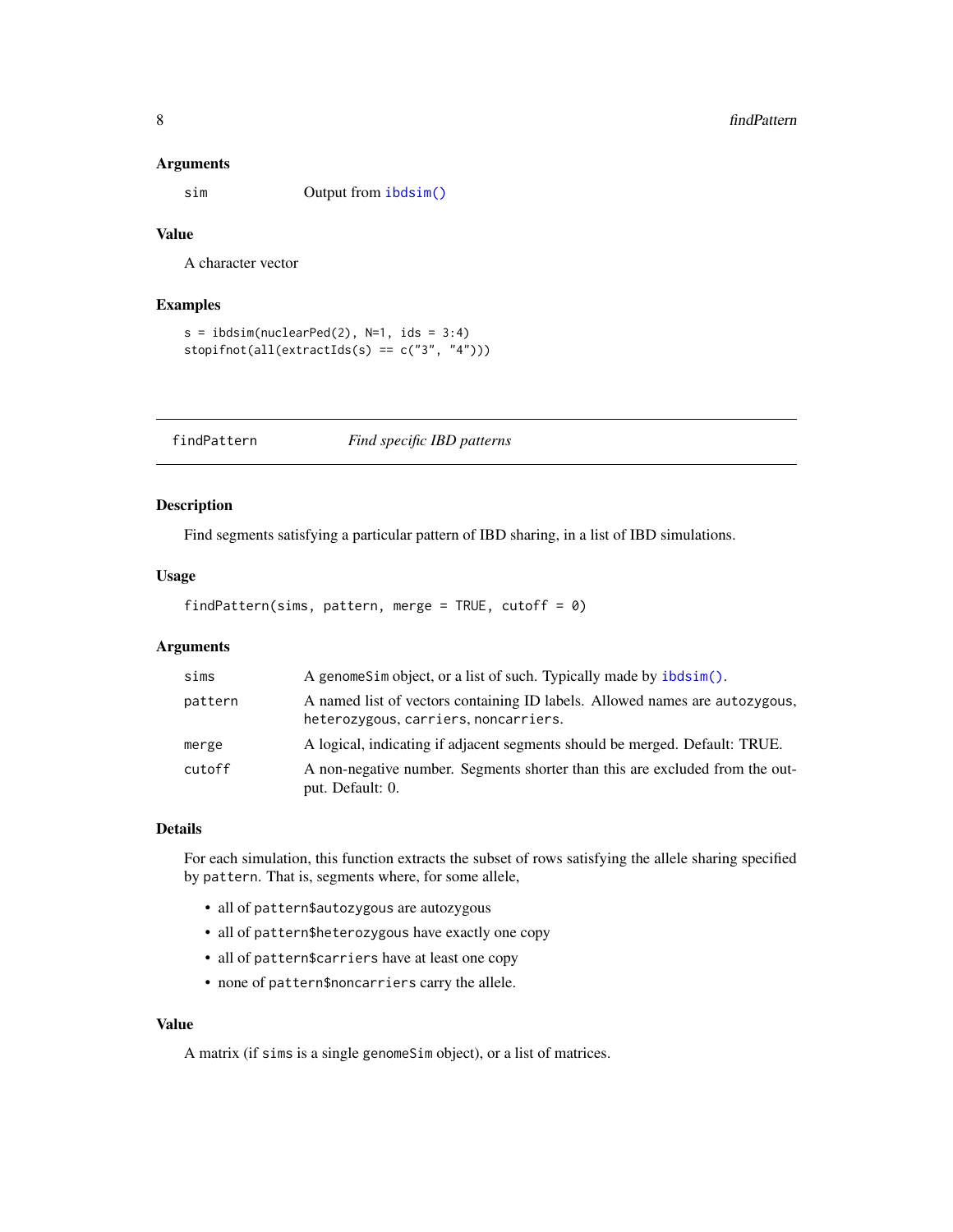#### <span id="page-8-0"></span>haploDraw 9

#### See Also

[segmentStats\(\)](#page-21-1)

#### Examples

```
x = nuclearPed(3)s = ibdsim(x, N = 1, map = uniformMap(M = 1), seed = 1729)s1 = s[[1]]# Segments where some allele is shared by 3 and 4, but not 5
pattern = list(carriers = 3:4, noncarriers = 5)
findPattern(s1, pattern)
# Exclude segments less than 7 cM
findPattern(s1, pattern, cutoff = 7)
# Visual confirmation:
haploDraw(x, s1, margin = c(5,3,3,3))
```
haploDraw *Draw haplotypes onto a pedigree plot*

#### Description

Visualise the IBD pattern of a single chromosome, by drawing haplotypes onto the pedigree.

#### Usage

```
haploDraw(
 x,
  ibd,
  chrom = NULL,
  ids = NULL,pos = 1,
  cols = NULL,
 height = 4,
 width = 0.5,
  sep = 0.75,dist = 1.5,
  ...
)
```
#### Arguments

| x   | A ped object.       |
|-----|---------------------|
| ibd | A genomeSim object. |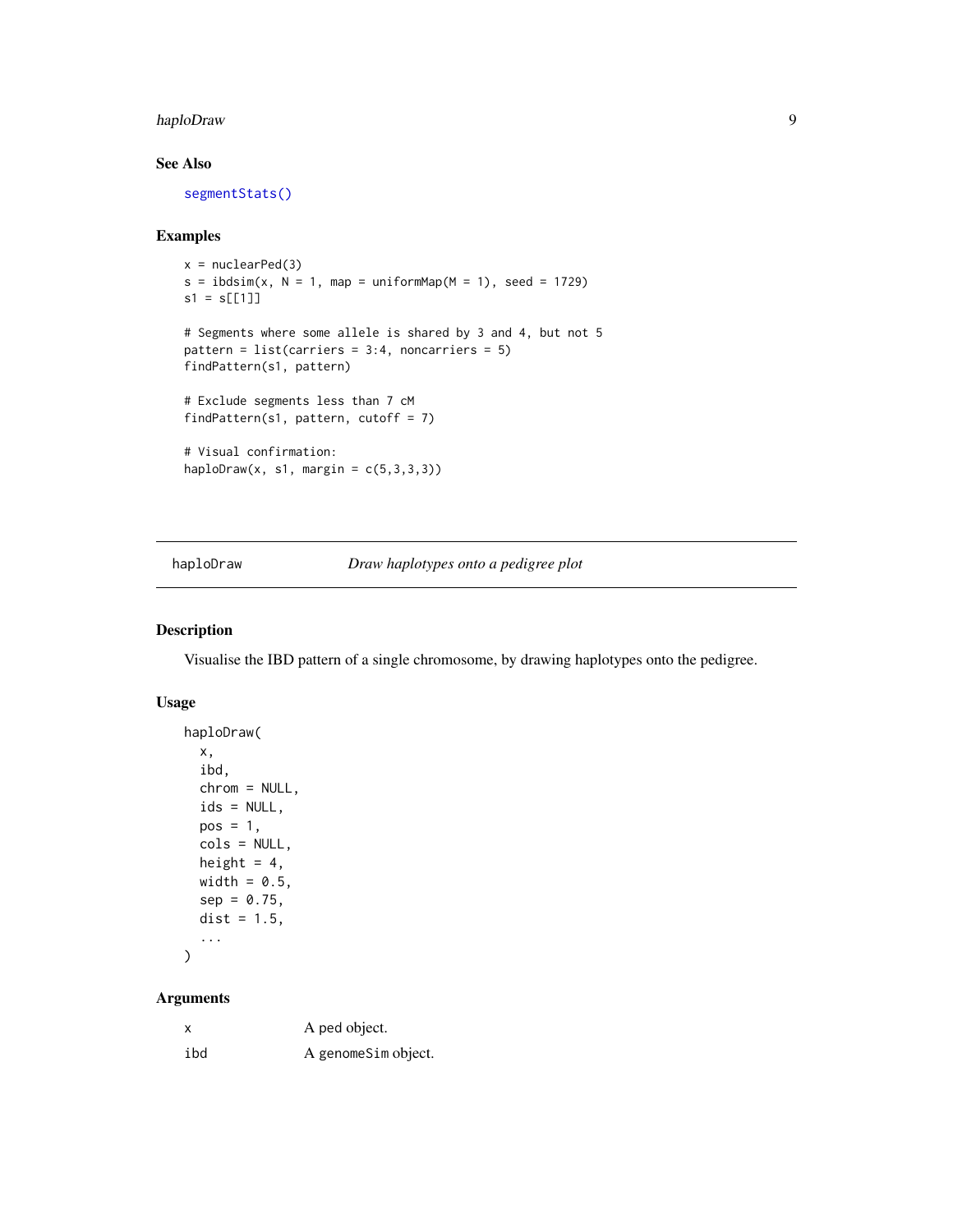| chrom  | A chromosome number, needed if ibd contains data from multiple chromo-<br>somes.                                                                                                                                                   |
|--------|------------------------------------------------------------------------------------------------------------------------------------------------------------------------------------------------------------------------------------|
| ids    | A vector indicating for which pedigree members haplotypes should be drawn. If<br>NULL (default), all individuals in ibd are included.                                                                                              |
| pos    | A vector recycled to pedsize $(x)$ , indicating where haplotypes should be drawn<br>relative to the pedigree symbols: $0 =$ no haplotypes; $1 =$ below; $2 =$ left; $3 =$<br>above; $4 =$ right. By default, all are placed below. |
| cols   | A colour vector corresponding to the alleles in ibd.                                                                                                                                                                               |
| height | The haplotype height divided by the height of a pedigree symbol.                                                                                                                                                                   |
| width  | The haplotype width divided by the width of a pedigree symbol.                                                                                                                                                                     |
| sep    | The separation between haplotypes within a pair, given as a fraction of width.                                                                                                                                                     |
| dist   | The distance between pedigree symbols and the closest haplotype, given as a<br>fraction of width.                                                                                                                                  |
| .      | Arguments passed on to plot.ped(). In particular, if the haplotypes appear<br>cropped it usually helps to increase the margins.                                                                                                    |

#### Value

None.

```
op = par(no.readonly = TRUE)
```

```
###############################
# Example 1: A family quartet #
###############################
```

```
x = nuclearPed(2)s = ibdsim(x, N = 1, map = uniformMap(M = 1), seed = 4276)s[[1]]
```

```
haploDraw(x, s[[1]], pos = c(2,4,2,4), cols = c(3,7,2,4),
         margins = c(2, 5, 5, 5), cex = 1.2)
```

```
###########################
# Example 2: Autozygosity #
###########################
```

```
x = \text{halfCousinPed}(0, \text{ child} = \text{TRUE})s = ibdsim(x, N = 1, map = uniformMap(M = 1),skipRecomb = spouses(x, 2), seed = 19499)
s[[1]]
```

```
# Grey colour (8) for irrelevant founder alleles
haploDraw(x, s[[1]], pos = c(0,1,0,2,4,4),
          cols = c(8, 8, 3, 7, 8, 8), margin = c(2, 2, 2, 2))
```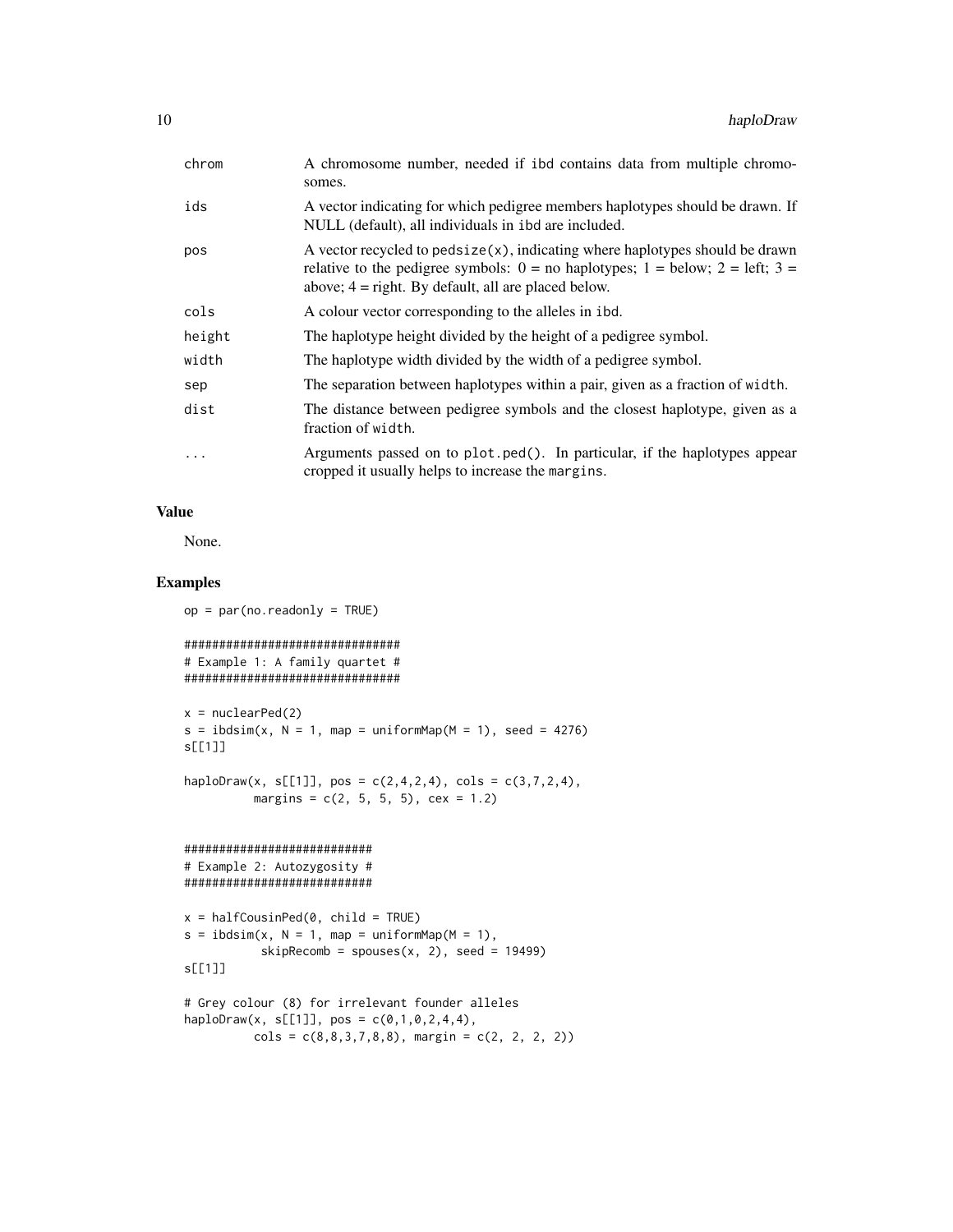#### <span id="page-10-0"></span>ibdsim 11

```
###############################
# Example 3: X-chromosomal sims
###############################
x = nuclearPed(2, sex = 2:1)s = ibdsim(x, N = 1, map = uniformMap(M = 1, chrom = "X"), seed = 1)s[[1]]
haploDraw(x, s[[1]], pos = c(2, 4, 2, 4), margins = c(2, 5, 5, 5), cex = 1.2)
# Restore graphics parameters
par(op)
```
<span id="page-10-1"></span>

ibdsim *IBD simulation*

#### Description

This is the main function of the package, simulating the recombination process in each meioses of a pedigree. The output summarises the IBD segments between all or a subset of individuals.

#### Usage

```
ibdsim(
 x,
 N = 1,
 ids = labels(x),
 map = "decode",model = c("chi", "haldane"),
 skipRecomb = NULL,
  seed = NULL,
  verbose = TRUE
)
```
#### Arguments

| x   | $A$ pedtools:: $ped()$ object.                                                                           |
|-----|----------------------------------------------------------------------------------------------------------|
| N   | A positive integer indicating the number of simulations.                                                 |
| ids | A subset of pedigree members whose IBD sharing should be analysed. If NULL,<br>all members are included. |
| map | The genetic map to be used in the simulations: Allowed values are:                                       |
|     | • a genome Map object, typically produced by load Map()                                                  |
|     | $\bullet$ cande elementer object for instance as meducad by $\infty$ form that $\wedge$                  |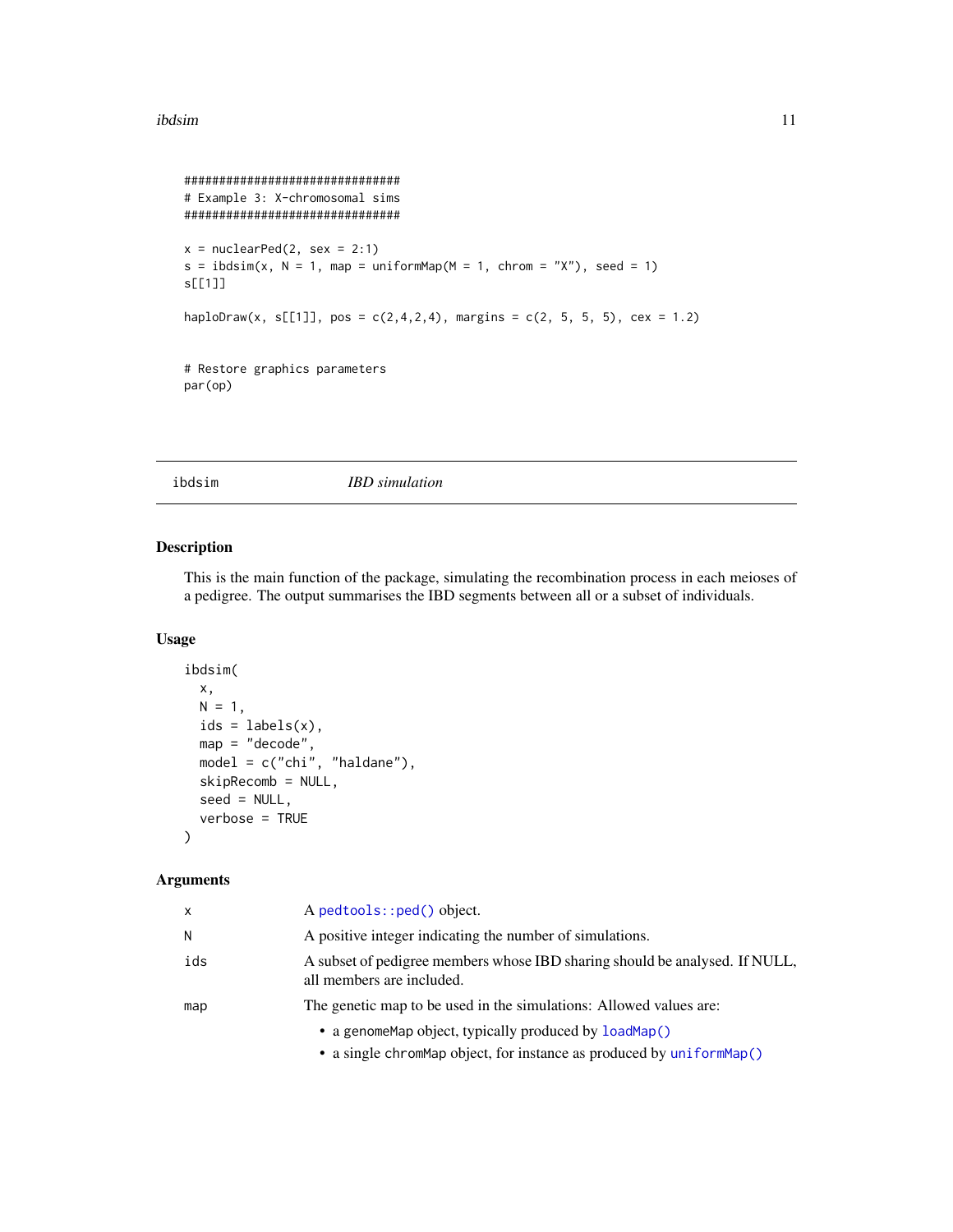<span id="page-11-0"></span>

|            | • a character, which is passed on to loadMap() with default parameters. Cur-<br>rently the only valid option is "decode19" (or abbreviations of this).                                                                                                                                                  |
|------------|---------------------------------------------------------------------------------------------------------------------------------------------------------------------------------------------------------------------------------------------------------------------------------------------------------|
|            | Default: "decode19".                                                                                                                                                                                                                                                                                    |
| model      | Either "chi" or "haldane", indicating the statistical model for recombination (see<br>details). Default: "chi".                                                                                                                                                                                         |
| skipRecomb | A vector of ID labels indicating individuals whose meioses should be simulated<br>without recombination. (Each child will then receive a random strand of each<br>chromosome.) The default action is to skip recombination in founders who are<br>uninformative for IBD sharing in the ids individuals. |
| seed       | An integer to be passed on to set. seed()).                                                                                                                                                                                                                                                             |
| verbose    | A logical.                                                                                                                                                                                                                                                                                              |

#### Details

Each simulation starts by unique alleles (labelled 1, 2, ...) being distributed to the pedigree founders. In each meiosis, homologue chromosomes are made to recombine according to the value of model:

- model = "haldane": In this model, crossover events are modelled as a Poisson process along each chromosome.
- model = "chi" (default): This uses a renewal process along the four-strand bundle, with waiting times following a chi square distribution.

Recombination rates along each chromosome are determined by the map parameter. The default value ("decode19") loads a thinned version of the recombination map of the human genome published by Halldorsson et al (2019).

In many applications, the fine-scale default map is not necessary, and should be replaced by simpler maps with constant recombination rates. See [uniformMap\(\)](#page-22-1) and [loadMap\(\)](#page-12-1) for ways to produce such maps.

#### Value

A list of N objects of class genomeSim.

A genomeSim object is essentially a numerical matrix describing the allele flow through the pedigree in a single simulated. Each row corresponds to a chromosomal segment. The first 4 columns describe the segment (chromosome, start, end, length), and are followed by two columns (paternal allele, maternal allele) for each of the ids individuals.

If ids has length 1, a column named "Aut" is added, whose entries are 1 for autozygous segments and 0 otherwise.

If ids has length 2, two columns are added:

- IBD : The IBD status of each segment (= number of alleles shared identical by descent). For a given segment, the IBD status is either 0, 1, 2 or NA. If either individual is autozygous in a segment, the IBD status is reported as NA. With inbred individuals the Sigma column (see below) is more informative than the IBD column.
- Sigma : The condensed identity ("Jacquard") state of each segment, given as an integer in the range 1-9. The numbers correspond to the standard ordering of the condensed states. In particular, for non-inbred individuals the states 9, 8, 7 correspond to IBD status 0, 1, 2 respectively.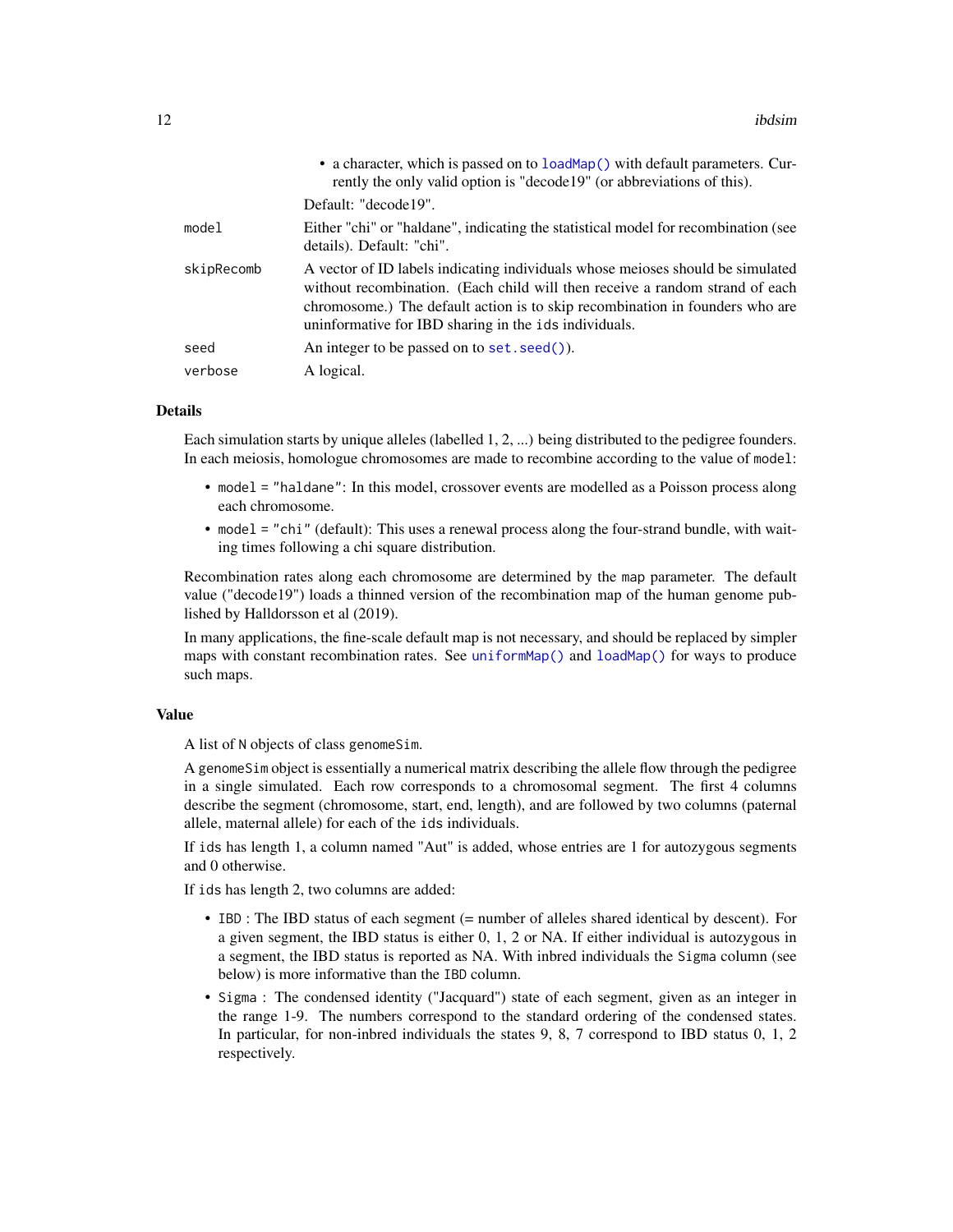#### <span id="page-12-0"></span> $ibdsim2$  13

#### References

Halldorsson et al. *Characterizing mutagenic effects of recombination through a sequence-level genetic map.* Science 363, no. 6425 (2019).

#### Examples

```
hs = halfSibPed()
sims = ibdsim(hs, N = 2, map = uniformMap(M = 1), seed = 10)
sims
# Inspect the first simulation
sims[[1]]
haploDraw(hs, sims[[1]], pos = 2)
# Full sib mating: all 9 states are possible
x = fullSibMating(1)
sim = ibdsim(x, N = 1, ids = 5:6, map = uniformMap(M = 10), seed = 1)s = sim[[1]]stopifnot(setequal(s[, 'Sigma'], 1:9))
```

| ibdsim2 |      | ibdsim2: Simulation of chromosomal regions shared by family mem- |  |  |
|---------|------|------------------------------------------------------------------|--|--|
|         | bers |                                                                  |  |  |

#### Description

Simulation of segments shared identical-by-descent (IBD) by pedigree members. Using sex specific recombination rates along the human genome (Halldorsson et al., 2019), phased chromosomes are simulated for all pedigree members. Additional features include calculation of realised IBD coefficients and IBD segment distribution plots.

#### References

Halldorsson et al. *Characterizing mutagenic effects of recombination through a sequence-level genetic map.* Science 363, no. 6425 (2019) [doi:10.1126/science.aau1043](https://doi.org/10.1126/science.aau1043)

<span id="page-12-1"></span>loadMap *Load a built-in genetic map*

#### Description

This function loads one of the built-in genetic maps. Currently, the only option is a detailed human recombination map, based on the publication by Halldorsson et al. (2019).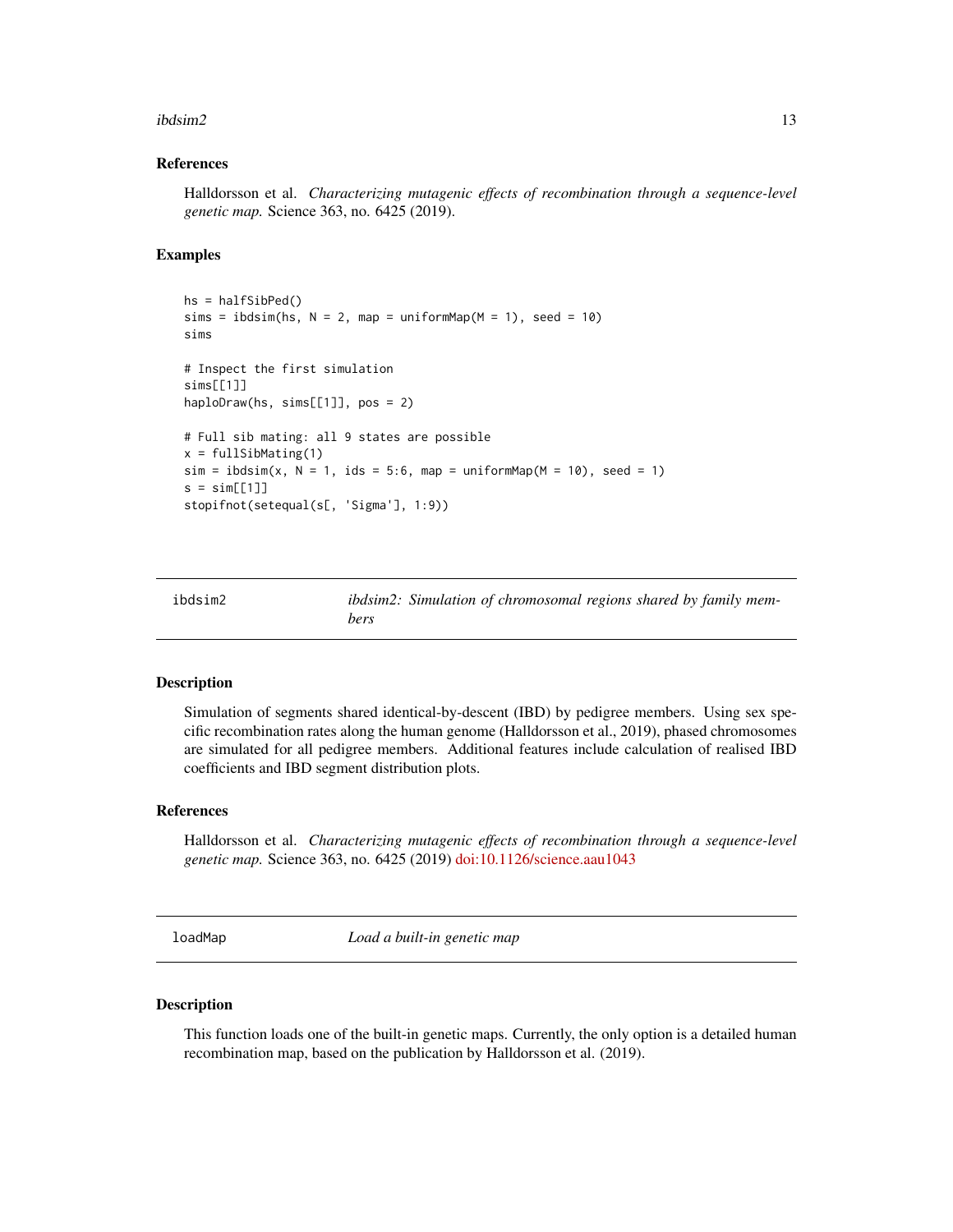#### <span id="page-13-0"></span>Usage

```
loadMap(map = "decode19", chrom = 1:22, uniform = FALSE, sexAverage = FALSE)
```
#### Arguments

| map        | The name of the wanted map, possibly abbreviated. Currently, the only valid<br>choice is "decode19" (default).                                                                                                                                                          |
|------------|-------------------------------------------------------------------------------------------------------------------------------------------------------------------------------------------------------------------------------------------------------------------------|
| chrom      | A vector containing a subset of the numbers 1,2,,23, indicating which chro-<br>mosomes to load. As a special case, chrom = $''X''$ is synonymous to chrom = 23.<br>Default: 1:22 (the autosomes).                                                                       |
| uniform    | A logical. If FALSE (default), the complete inhomogeneous map is used. If<br>TRUE, a uniform version of the same map is produced, <i>i.e.</i> , with the correct<br>physical range and genetic lengths, but with constant recombination rates along<br>each chromosome. |
| sexAverage | A logical, by default FALSE. If TRUE, a sex-averaged map is returned, with<br>equal recombination rates for males and females.                                                                                                                                          |

#### Details

For reasons of speed and efficiency, the map published by map Halldorsson et al. (2019) has been thinned down to around 60 000 data points.

By setting uniform = TRUE, a uniform version of the map is returned, in which each chromosome has the same genetic lengths as in the original, but with constant recombination rates. This gives much faster simulations and may be preferable in some applications.

#### Value

An object of class genomeMap, which is a list of chromMap objects. A chromMap is a list of two matrices, named "male" and "female", with various attributes:

- physStart: The first physical position (Mb) on the chromosome covered by the map
- physEnd: The last physical position (Mb) on the chromosome covered by the map
- physRange: The physical map length (Mb), equal to physEnd physStart
- mapLen: A vector of length 2, containing the centiMorgan lengths of the male and female strands
- chrom: A chromosome label
- Xchrom: A logical. This is checked by ibdsim() and other function, to select mode of inheritance

#### References

Halldorsson et al. *Characterizing mutagenic effects of recombination through a sequence-level genetic map.* Science 363, no. 6425 (2019).

#### See Also

[uniformMap\(\)](#page-22-1), [customMap\(\)](#page-2-1)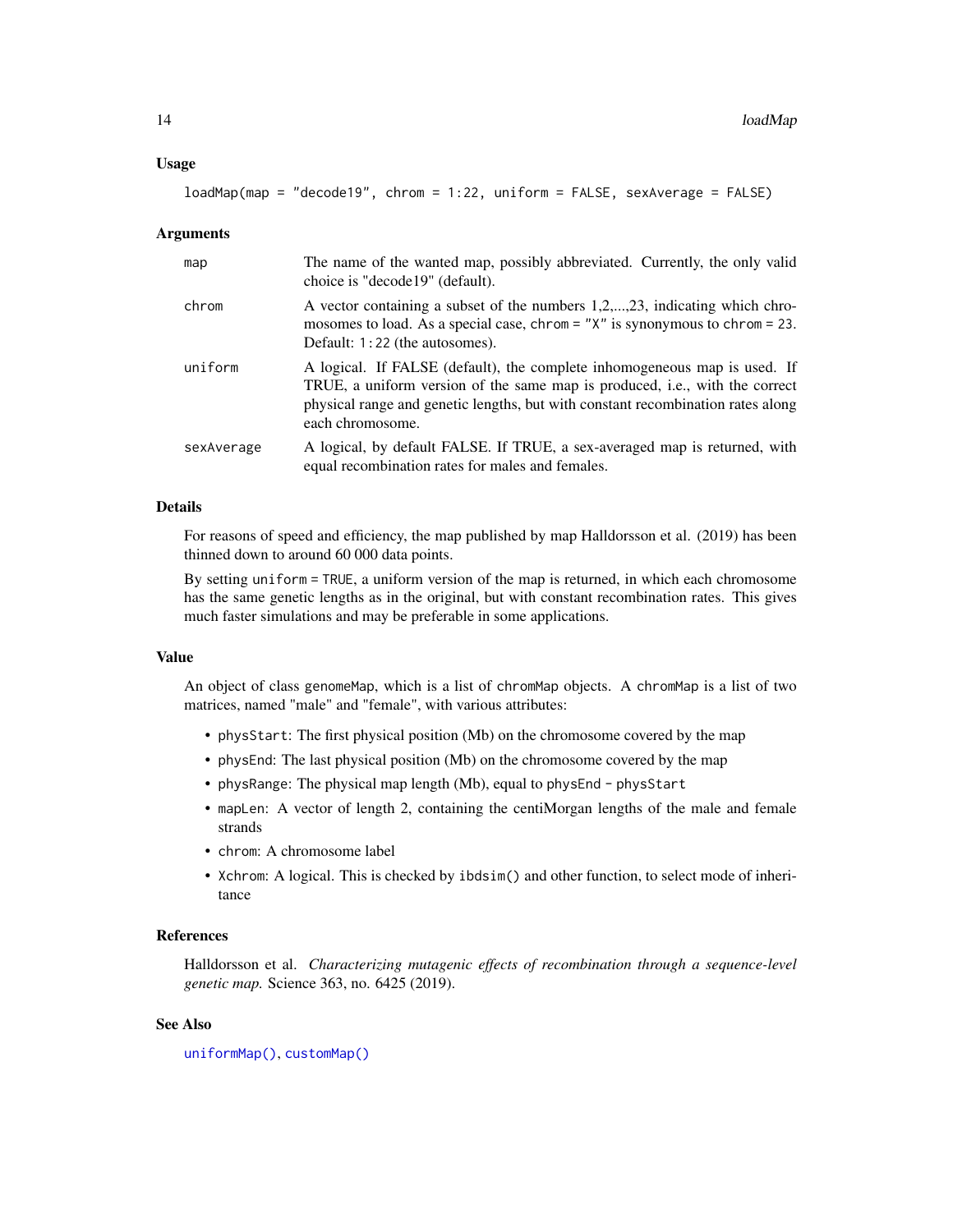#### <span id="page-14-0"></span>maplengths 15

#### Examples

```
# By default, the complete map of all 22 autosomes is returned
loadMap()
# Uniform version
m = loadMap(uniform = TRUE)
m
# Check chromosome 1
m1 = m[[1]]m1
m1$male
m1$female
# The X chromosome
loadMap(chrom = "X")[[1]]
```
maplengths *Physical and genetic map lengths*

#### Description

Utility functions for extracting the physical or genetic length of chromosome maps and genome maps.

#### Usage

```
mapLen(x, \ldots)## S3 method for class 'chromMap'
mapLen(x, sex = c("male", "female"), ...)## S3 method for class 'genomeMap'
mapLen(x, sex = c("male", "female"), ...)physRange(x, ...)
## S3 method for class 'chromMap'
physRange(x, ...)
## S3 method for class 'genomeMap'
```
physRange(x, ...)

#### Arguments

| $\mathsf{x}$ | A chromMap or genomeMap object.  |
|--------------|----------------------------------|
| $\cdots$     | Not used.                        |
| sex          | Either "male", "female" or both. |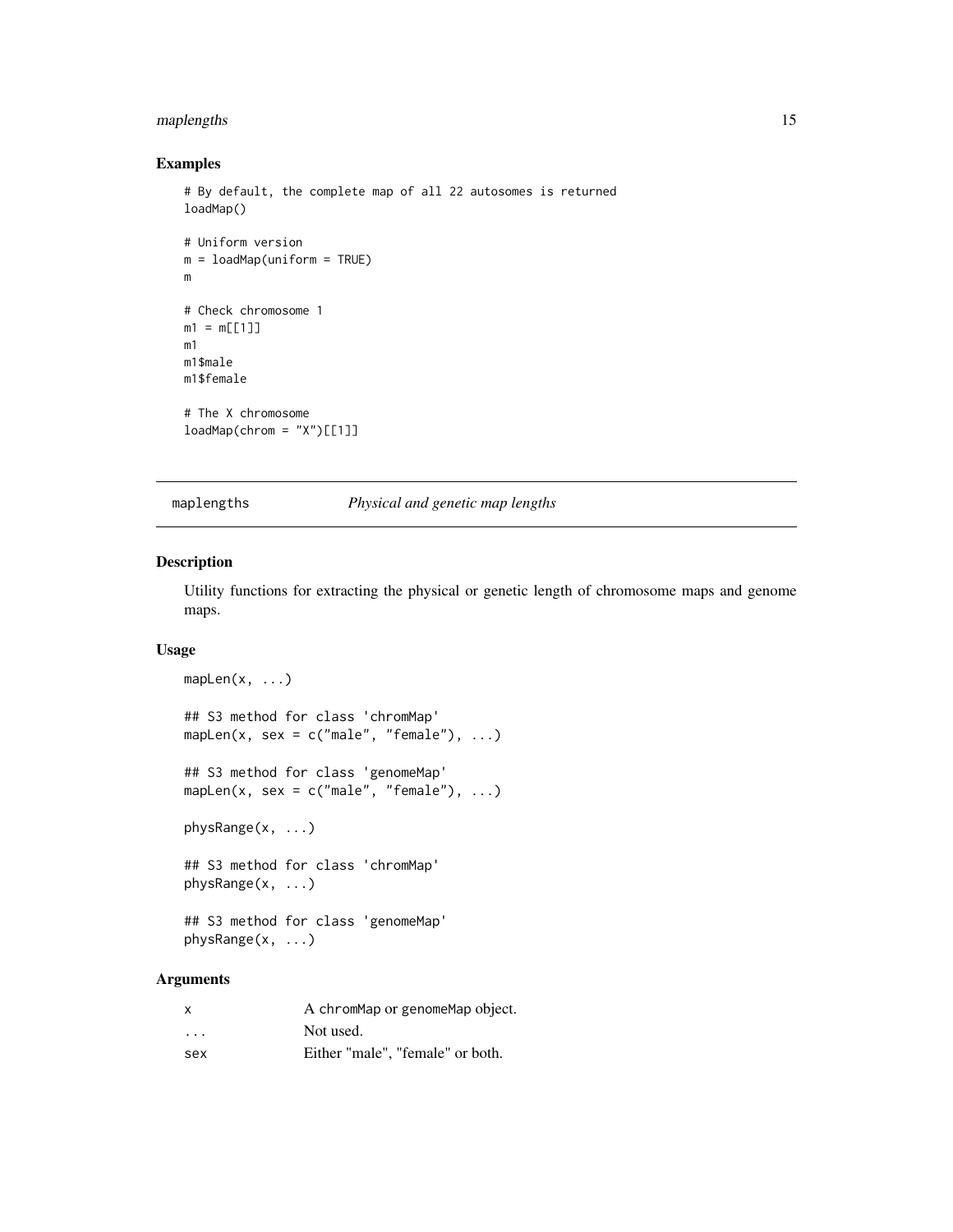#### <span id="page-15-0"></span>Value

mapLen() returns a numeric of the same length as sex, with the genetic length(s) in centiMorgan. physRange() returns the physical length (in Mb) of the chromosome/genome covered by the map. For example, for a chromosome map starting at 2 Mb and ending at 8 Mb, the output is 6.

#### See Also

[loadMap\(\)](#page-12-1), [uniformMap\(\)](#page-22-1)

#### Examples

```
m = loadMap(chrom = 1:2)
m
# Applied to `genomeMap` object:
physRange(m)
mapLen(m)
# Applied to `chromMap` object:
physRange(m[[1]])
mapLen(m[[1]])
```

```
plotSegmentDistribution
```
*Scatter plots of IBD segment distributions*

#### Description

Visualise and compare count/length distributions of IBD segments. Two types are currently implemented: Segments of autozygosity (for a single person) and segments with (pairwise) IBD state 1.

#### Usage

```
plotSegmentDistribution(
```

```
...,
  type = c("autozygosity", "ibd1"),
  ids = NULL,labels = NULL,
  col = NULL,shape = 1,
  alpha = 1,
  ellipses = TRUE,
  title = NULL,
  xlab = NULL,ylab = NULL,
  legendInside = TRUE
)
```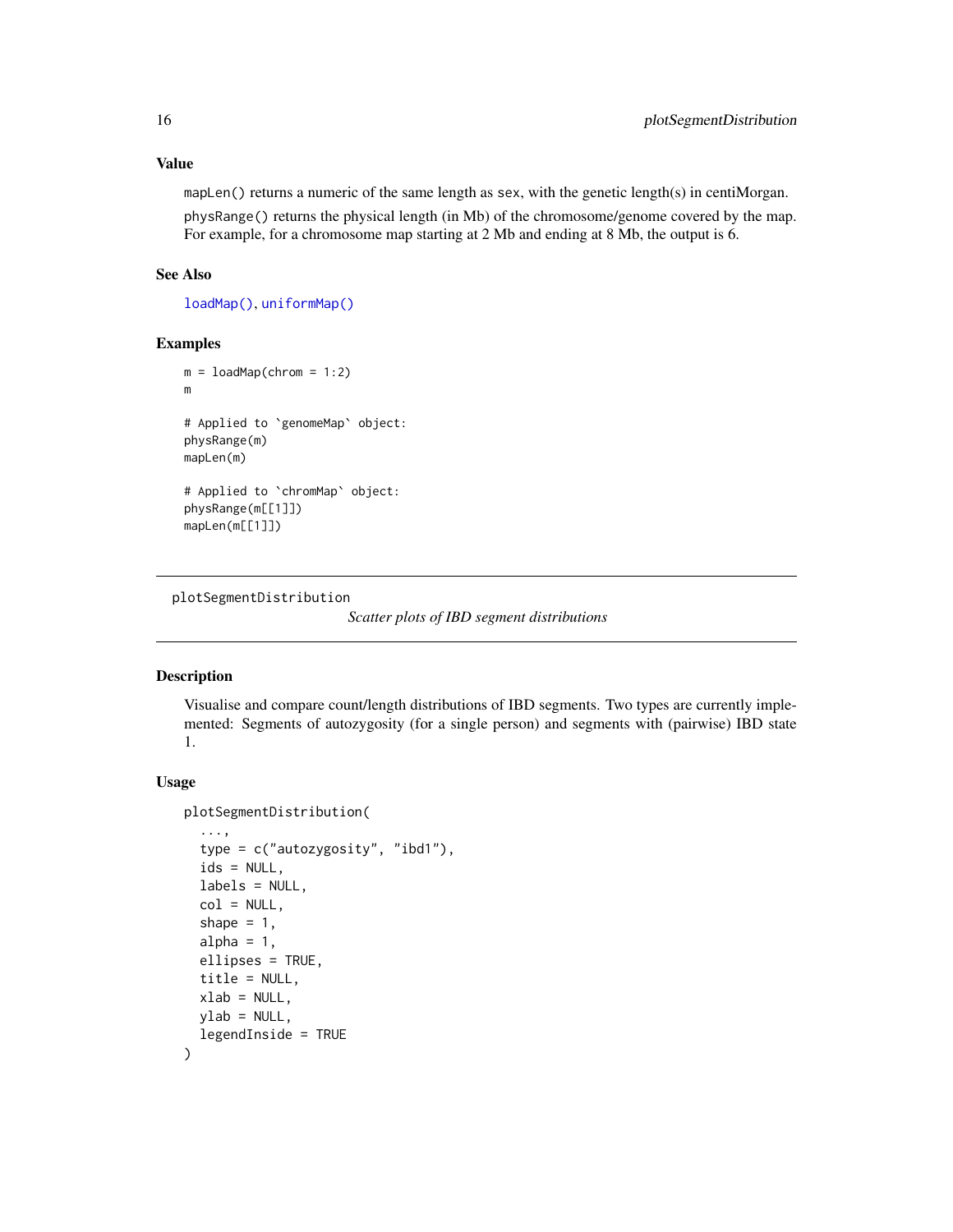#### <span id="page-16-0"></span>Arguments

| .                 | One or several objects of class genomeSimList, typically created by ibdsim().<br>They can be entered separately or as a list.                                                                                     |
|-------------------|-------------------------------------------------------------------------------------------------------------------------------------------------------------------------------------------------------------------|
| type              | A string indicating which segments should be plotted. Currently, the allowed<br>entries are "autozygosity" and "ibd1".                                                                                            |
| ids               | A list of the same length as , where each entry contains one or two ID labels<br>(depending on type). By default (NULL), these labels are extracted from the<br>inputs in $\dots$                                 |
|                   | Two other short-cuts are possible: If a single vector is given, it is repeated for<br>all pedigrees. Finally, if ids is the word "leaves" then pedtools:: leaves() is<br>used to extract labels in each pedigree. |
| labels            | An optional character vector of labels used in the legend. If NULL, the labels<br>are taken from $names(\ldots)$ .                                                                                                |
| col               | An optional colour vector of the same length as $\dots$                                                                                                                                                           |
| shape             | A vector with point shapes, of the same length as                                                                                                                                                                 |
| alpha             | A transparency parameter for the scatter points.                                                                                                                                                                  |
| ellipses          | A logical: Should confidence ellipses be added to the plot?                                                                                                                                                       |
| title, xlab, ylab |                                                                                                                                                                                                                   |
|                   | Title and axis labels.                                                                                                                                                                                            |
| legendInside      | A logical controlling the legend placement.                                                                                                                                                                       |

#### Details

This function takes as input one or several complete outputs from the [ibdsim\(\)](#page-10-1), and produces a scatter plot of the number and average length of IBD segments from each.

Contour curves are added to plot, corresponding to the theoretical/pedigree-based values: either inbreeding coefficients (if type = "autozygosity") or  $\kappa_1$  (if type = "ibd1").

#### Examples

```
# Simulation parameters used in the below examples.
map = uniformMap(M = 10) # recombination map<br>N = 5 # number of sims
                            # number of sims
# For more realistic results, replace with e.g.:
# map = loadMap("decode19")
# N = 1000
#################################################################
# EXAMPLE 1
# Comparison of IBD segment distributions
# between paternal and maternal half siblings.
#################################################################
```
# Define the pedigrees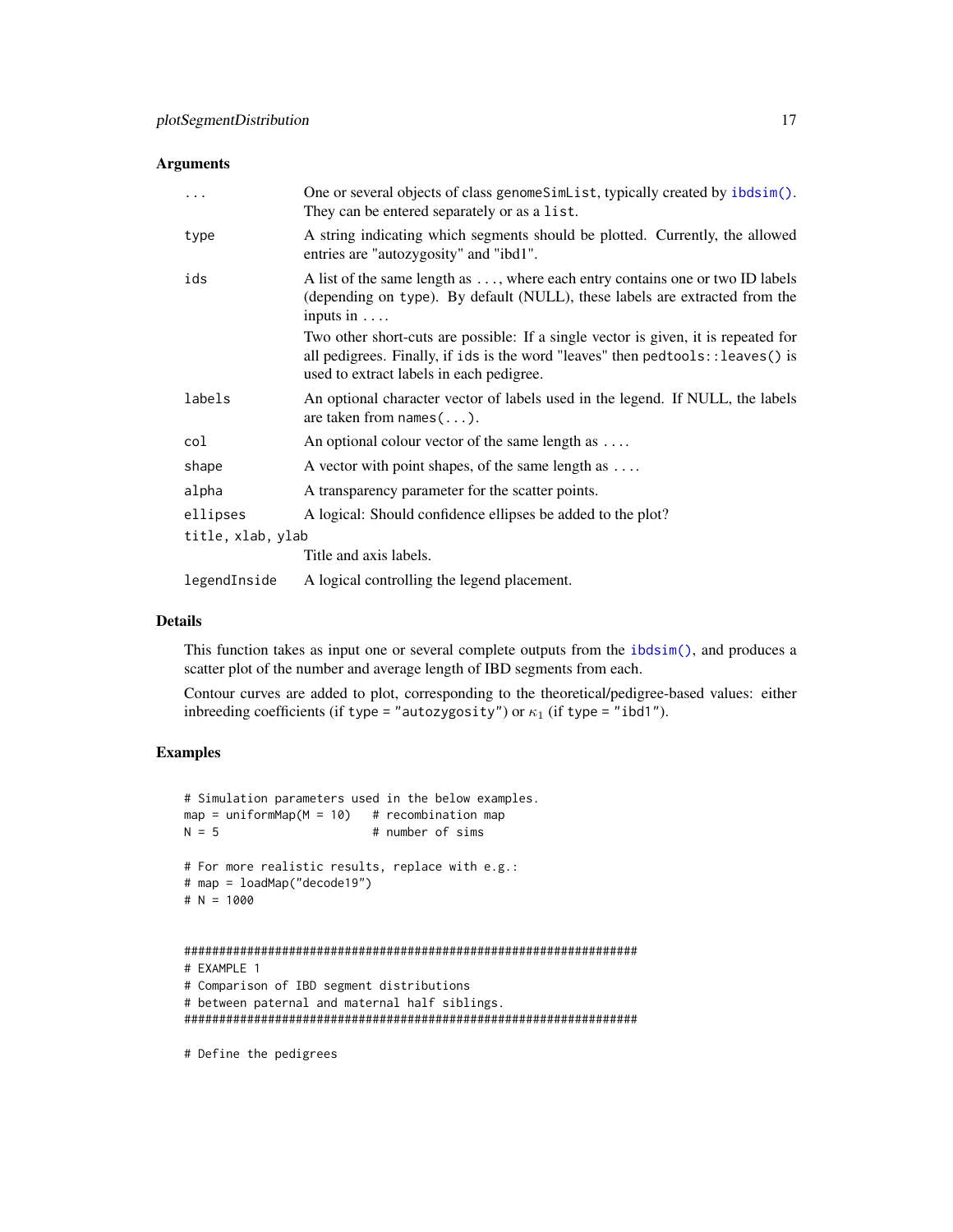```
xPat = halfSibPed()xMat = swapSex(xPat, 1)
simPat = ibdsim(xPat, N = N, map = map)simMat = ibdsim(xMat, N = N, map = map)# By default, the IBD segments of the "leaves" are computed and plotted
plotSegmentDistribution(simPat, simMat, type = "ibd1", ids = 4:5,
                       labels = c("HSpat", "HSmat"))
#################################################################
# EXAMPLE 2
# Half siblings vs half uncle vs grandparent/grandchild
#################################################################
# Only one pedigree needed here
x = addSon(halfSibPed(), 5)s = ibdsim(x, N = N, map = map)# Indicate the pairs explicitly this time.
ids = list(HS = 4:5, HU = c(4,7), GR = c(1,7))
# List names are used as labels in the plot
plotSegmentDistribution(s, type = "ibd1", ids = ids, shape = 1:3)
#################################################################
# EXAMPLE 3
# Comparison of autozygosity distributions in various individuals
# with the same expected inbreeding coefficient (f = 1/8)
#################################################################
G = swapSex(linearPed(2), 5) # grandfather/granddaughter
G = addChildren(G, 1, 5, 1)HSpat = swapSex(halfSibPed(), 5) # paternal half sibs
HSpat = addChildren(HSpat, 4, 5, 1)
HSmat = swapSex(HSpat, 1) # maternal half sibs
QHFC = quadHalfFirstCousins() # quad half first cousins
QHFC = addChildren(QHFC, 9, 10, nch = 1)
peds = list(G = G, HSpat = HSpat, HSmat = HSmat, QHFC = QHFC)
plotPedList(peds, newdev = TRUE)
dev.off()
# Simulations
s = lapply(peds, function(p)
 ibdsim(p, N = N, ids = leaves(p), verbose = FALSE, map = map))# Plot distributions
plotSegmentDistribution(s, type = "autoz", title = "Autozygous segments")
```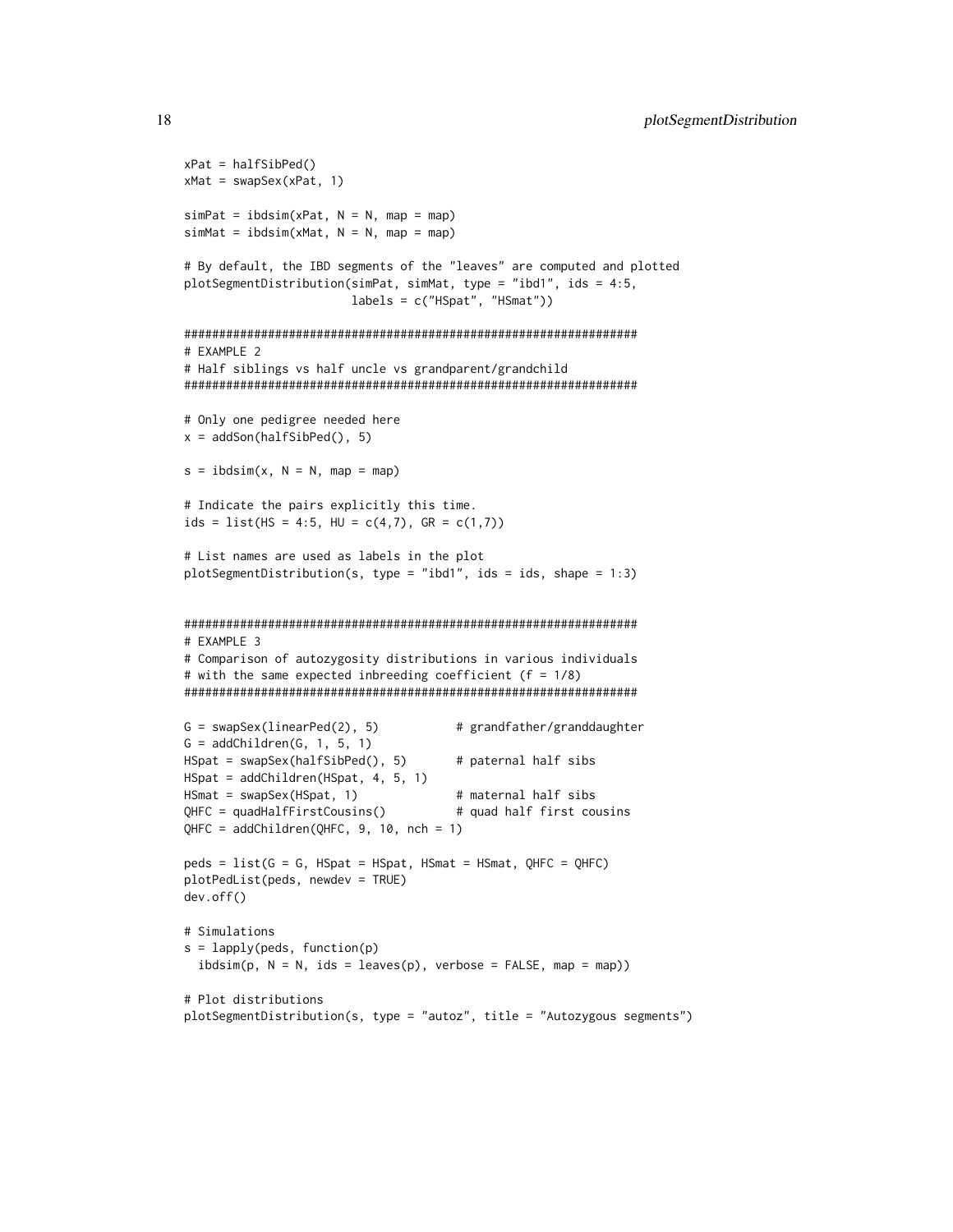<span id="page-18-0"></span>

This function simulates genotypes for a set of markers conditional on a specific underlying IBD pattern (typically produced with [ibdsim\(\)](#page-10-1)).

#### Usage

```
profileSimIBD(
  x,
  ibdpattern,
  ids = NULL,
  markers = NULL,
  seed = NULL,
  verbose = TRUE
\mathcal{L}
```
#### Arguments

| $\mathsf{x}$ | A ped object.                                                         |
|--------------|-----------------------------------------------------------------------|
| ibdpattern   | A genome Sim() object, typically created by ibdsim(). (See Examples). |
| ids          | A vector of ID labels. If NULL, extracted from ibdpattern.            |
| markers      | A vector with names or indices of markers attached to x.              |
| seed         | An integer seed for the random number generator.                      |
| verbose      | A logical, by default TRUE.                                           |

#### Details

It should be noted that the only *random* part of this function is the sampling of founder alleles for each marker. Given those, all other genotypes in the pedigree are determined by the underlying IBD pattern.

#### Value

A copy of x where marker genotypes have been simulated conditional on ibdpattern.

#### See Also

[ibdsim\(\)](#page-10-1)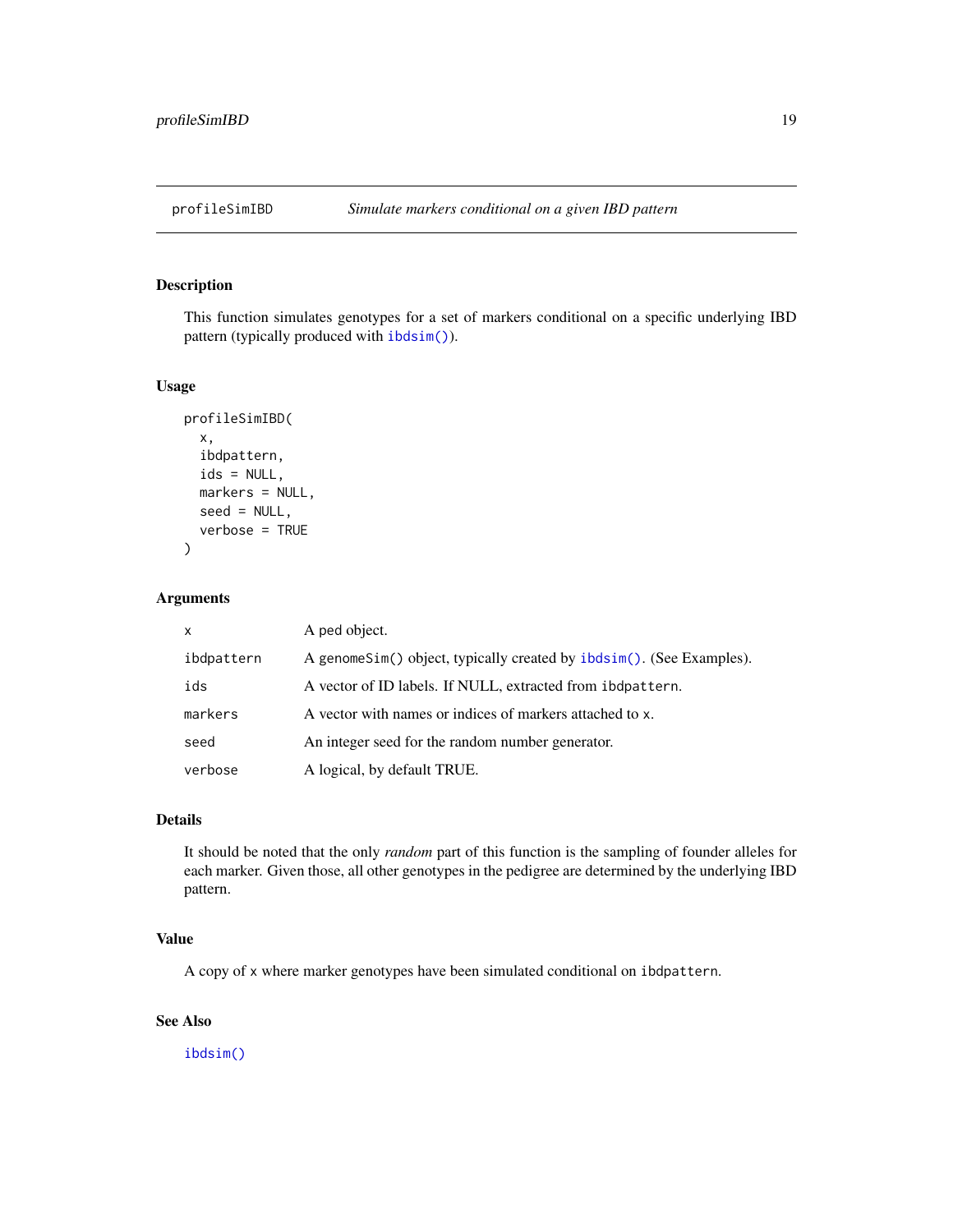#### Examples

```
# A pedigree with two siblings
x = nuclearPed(2, sex = 1:2)# Attach 3 linked markers on chromosome 1
pos = c(20, 50, 70) # marker positions in megabases
mlist = lapply(pos, function(i)
  marker(x, alleles = letters[1:10], chrom = 1, posMb = i))
x = setMarkers(x, mlist)
# Simulate the underlying IBD pattern in the pedigree
sim = ibdsim(x, 1, map = uniformMap(M = 1, chrom = 1), seed = 123)[[1]# Simulate genotypes for the sibs conditional on the given IBD pattern
profilesimIBD(x, sim, ids = 3:4, seed = 123)# With a different seed
profileSimIBD(x, sim, ids = 3:4, seed = 124)### X chromosomal simulation
mlistX = list(marker(x, alleles = 1:4, chrom = "X", posMb = 1),
             marker(x, alleles = 1:4, chrom = "X", posMb = 50),
             marker(x, alleles = 1:4, chrom = "X", posMb = 100))
x = setMarkers(x, mlistX)
simX = ibdsim(X, N = 1, map = loadMap("decode19", chrom = 23), seed = 11)[[11]]profileSimIBD(x, simX, seed = 12)
```
realised *Realised relatedness*

#### Description

Compute the realised values of various pedigree coefficients, from simulated data. The current implementation covers inbreeding coefficients for single pedigree members, and kinship, kappa and condensed identity coefficients for pairwise relationships.

#### Usage

```
realisedInbreeding(sims, id = NULL)
realisedKinship(sims, ids = NULL)
realisedKappa(sims, ids = NULL)
realisedIdentity(sims, ids = NULL)
```
<span id="page-19-0"></span>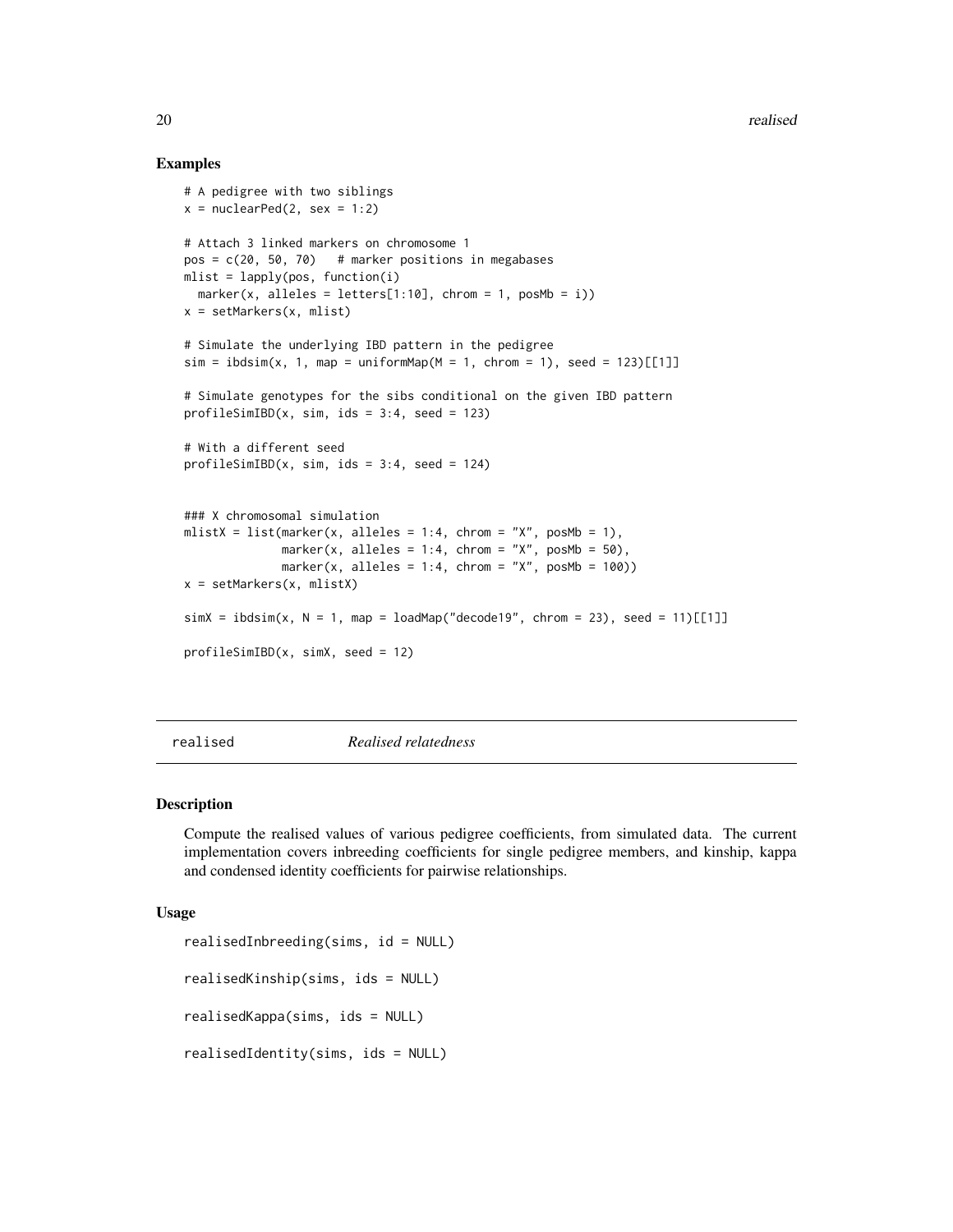#### <span id="page-20-0"></span>realised 21

#### Arguments

| sims    | A list of genome simulations, as output by ibdsim(). |
|---------|------------------------------------------------------|
| id, ids | A vector with one or two ID labels.                  |

#### Details

The inbreeding coefficient  $f$  of a pedigree member is defined as the probability of autozygosity (homozygous for alleles that are identical by descent) in a random autosomal locus. Equivalently, the inbreeding coefficient is the *expected* autozygous proportion of the autosomal chromosomes.

The *realised* inbreeding coefficient  $f_R$  in a given individual is the actual fraction of the autosomes covered by autozygous segments. Because of the stochastic nature of meiotic recombination, this may deviate substantially from the pedigree-based expectation.

Similarly, the pedigree-based IBD coefficients  $\kappa_0, \kappa_1, \kappa_2$  of noninbred pairs of individuals have realised counterparts. For any given pair of individuals we define  $k_i$  to be the actual fraction of the autosome where the individuals share exactly i alleles IBD, where  $i = 0, 1, 2$ .

Finally, we can do the same thing for each of the nine condensed identity coefficients of Jacquard. For each  $i = 1, ..., 9$  we define  $D_i$  the be the fraction of the autosome where a given pair of individuals are in identity state  $i$ . This uses the conventional ordering of the nine condensed identity states; see for instance the ribd [GitHub page.](https://github.com/magnusdv/ribd)

#### Examples

```
# Realised IBD coefficients between full siblings
x = nuclearPed(2)s = ibdsim(x, N = 2) # increase N
realisedKappa(s, ids = 3:4)
```
#### ###########

```
# Realised inbreeding coefficients, child of first cousins
x = \text{cousinPed}(1, \text{ child} = \text{TRUE})s = ibdsim(x, N = 2) # increase NrealisedInbreeding(s, id = 9)
```
# Same data: realised kinship coefficients between the parents realisedKinship(s, ids = parents(x, 9))

#### ###########

```
# Realised identity coefficients after full sib mating
x = fullSibMatrix(1)s = ibdsim(x, N = 2) # increase N
realisedIdentity(s, ids = 5:6)
```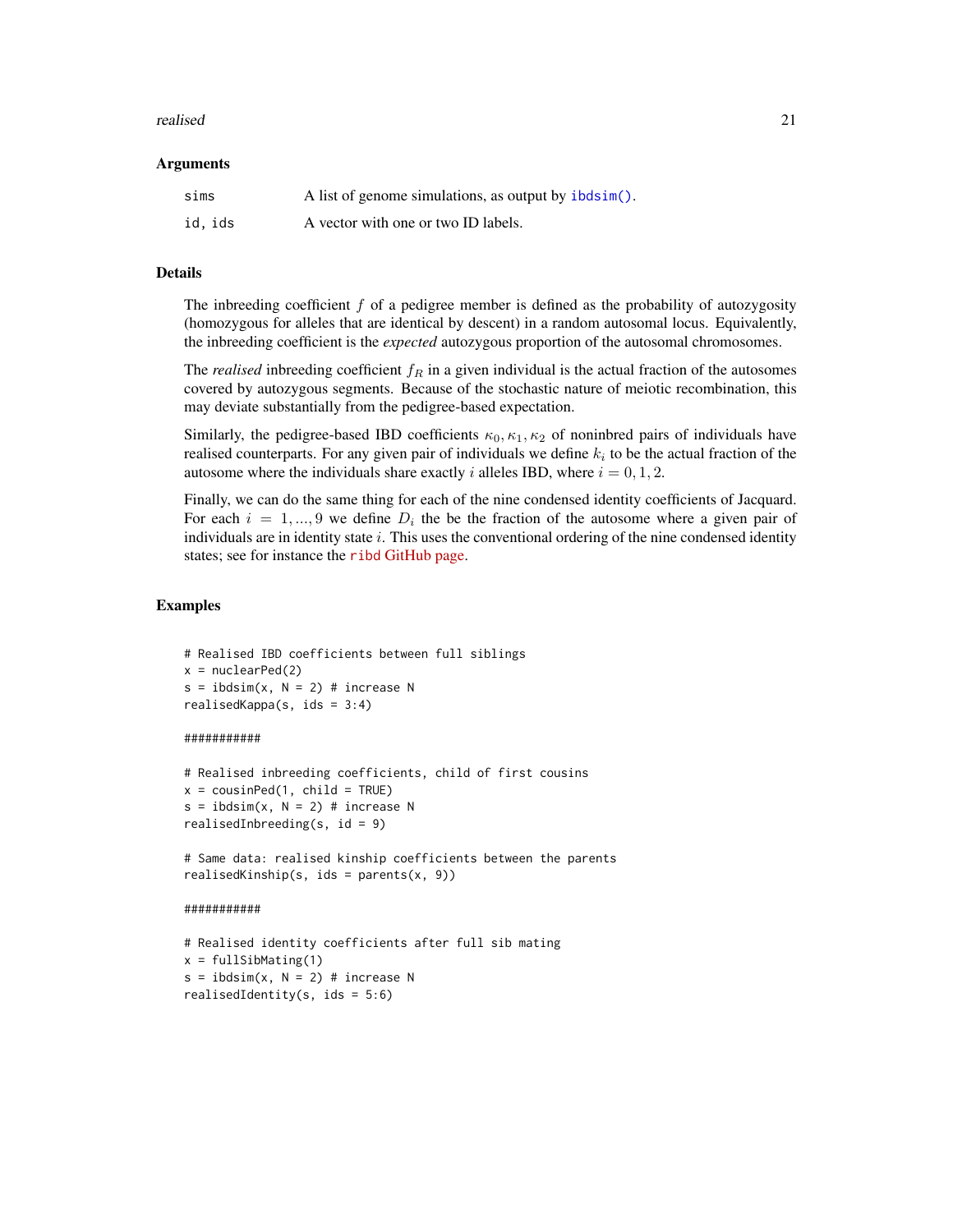<span id="page-21-1"></span><span id="page-21-0"></span>

Compute summary statistics for segments identified by [findPattern\(\)](#page-7-1).

#### Usage

segmentStats(x, quantiles =  $c(0.025, 0.5, 0.975)$ , returnAll = FALSE)

#### Arguments

|           | A list of matrices produced with findPattern().                             |
|-----------|-----------------------------------------------------------------------------|
| quantiles | A vector of quantiles to include in the summary.                            |
| returnAll | A logical, by default FALSE. If TRUE, the output includes a vector all Segs |
|           | containing the lengths of all segments in all simulations.                  |

#### Value

A list containing a data frame perSim, a matrix summary and (if returnAll is TRUE) a vector allSegs.

Variables used in the output:

- Count: The total number of segments in a simulation
- Total: The total sum of the segment lengths in a simulation
- Average: The average segment lengths in a simulation
- Shortest: The length of the shortest segment in a simulation
- Longest: The length of the longest segment in a simulation
- Overall (only in summary): A summary of all segments from all simulations

#### See Also

[findPattern\(\)](#page-7-1)

```
x = nuclearPed(3)sims = ibdsim(x, N = 2, map = uniformMap(M = 2), model = "haldane", seed = 1729)
# Segments where all siblings carry the same allele
segs = findPattern(sims, pattern = list(carriers = 3:5))
# Summarise
segmentStats(segs)
```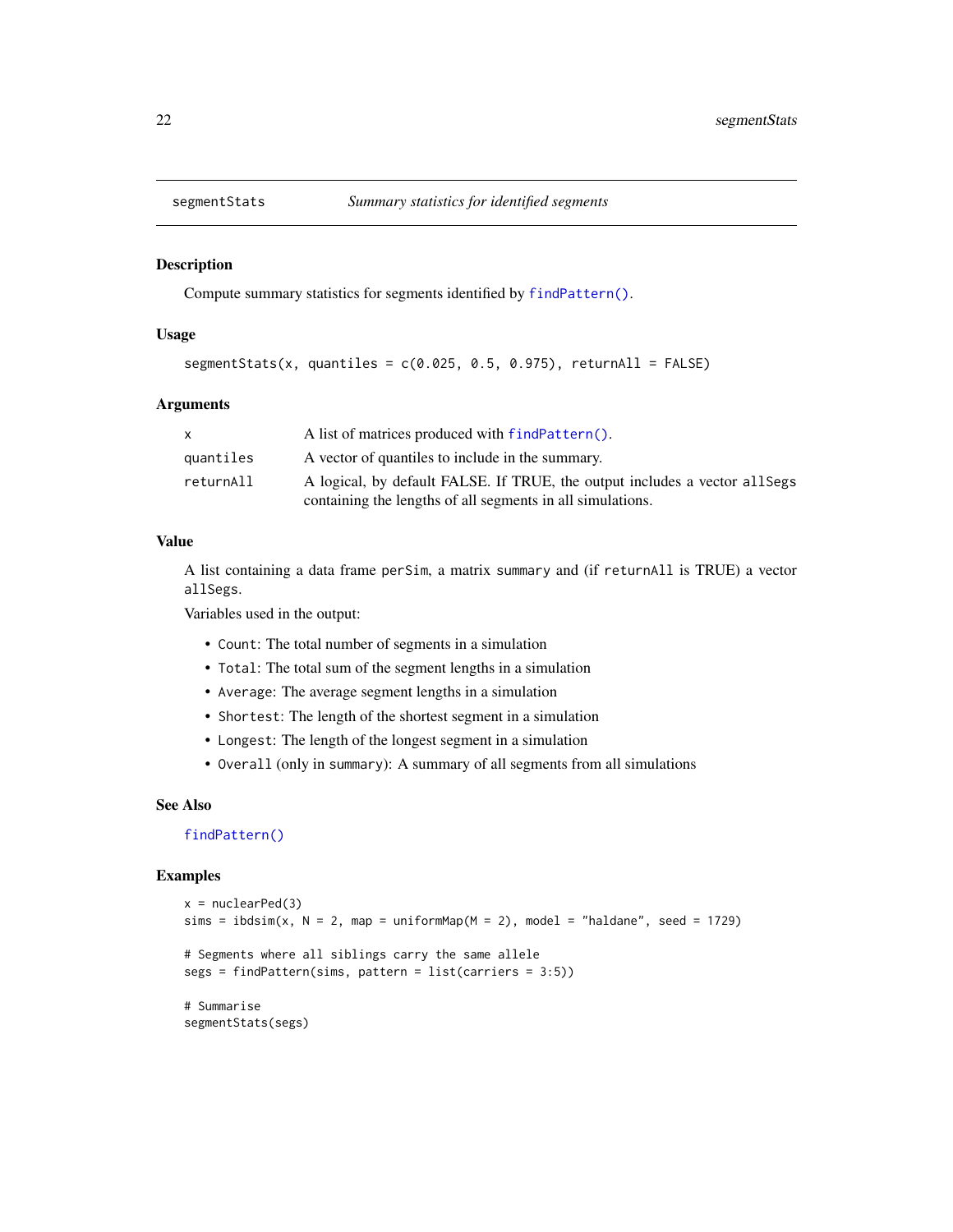<span id="page-22-1"></span><span id="page-22-0"></span>

Create a uniform recombination map of a given length.

#### Usage

```
uniformMap(Mb = NULL, cM = NULL, M = NULL, cmPerMb = 1, chrom = 1)
```
#### Arguments

| Mh      | Map length in megabases.                                                                                                                                  |
|---------|-----------------------------------------------------------------------------------------------------------------------------------------------------------|
| сM      | Map length in centiMorgan.                                                                                                                                |
| м       | Map length in Morgan.                                                                                                                                     |
| cmPerMb | A positive number; the cM/Mb ratio.                                                                                                                       |
| chrom   | A chromosome label, which may be any string. The values "X" and "23" have a<br>special meaning, both resulting in the Xchrom attribute being set to TRUE. |

#### Value

An object of class chromMap. See [loadMap\(\)](#page-12-1) for details.

#### See Also

```
loadMap(), customMap()
```

```
m = uniformMap(Mb = 1, cM = 2:3)m
m$male
m$female
mx = uniformMap(M = 1, chrom = "X")mx
mx$male
mx$female
```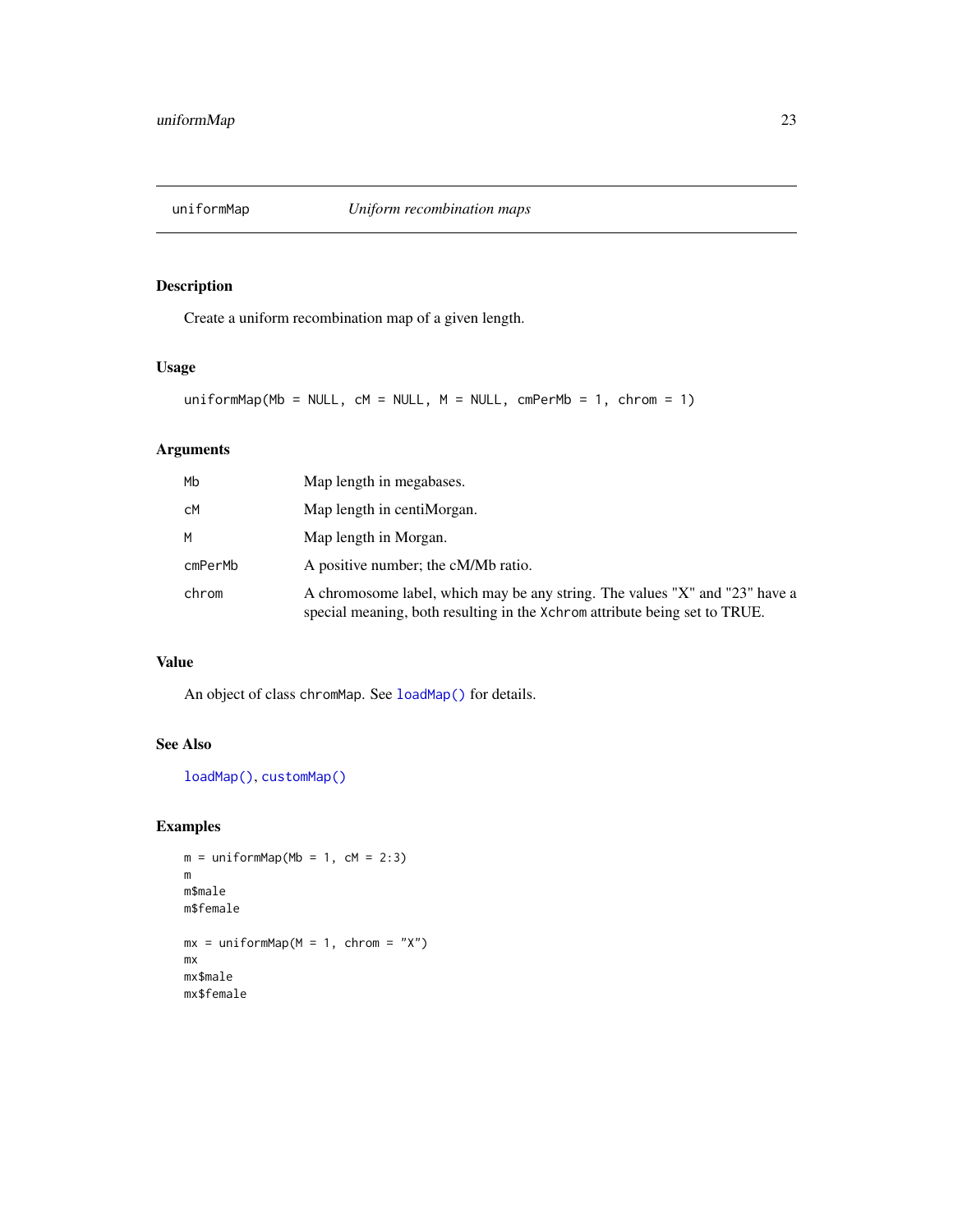<span id="page-23-0"></span>

Estimate the probability of no IBD sharing in a pairwise relationship.

#### Usage

 $zeroIBD(sims, ids = NULL, threshold = 0)$ 

#### Arguments

| sims      | A list of genome simulations, as output by ibdsim().                                                     |
|-----------|----------------------------------------------------------------------------------------------------------|
| ids       | A vector with two ID labels. If NULL (default), these are deduced from the<br>sims object.               |
| threshold | A nonnegative number (default:0). Only IBD segments longer than this are<br>included in the computation. |

#### Value

A list with the following two entries:

- zeroprob: The fraction of sims in which ids have no IBD sharing
- stErr: The standard error of zeroprob

```
###
# The following example computes the probability of
# no IBD sharing between a pair of fourth cousins.
# We also show how the probability is affected by
# truncation, i.e., ignoring short segments.
###
# Define the pedigree
x = \text{cousinPed}(4)cous = leaves(x)# Simulate (increase N!)
s = ibdsim(x, N = 10)# Probability of zero ibd segments. (By default all segs are used)
zeroIBD(s, ids = cous)
# Re-compute with positive threshold
zeroIBD(s, ids = cous, threshold = 1)
```